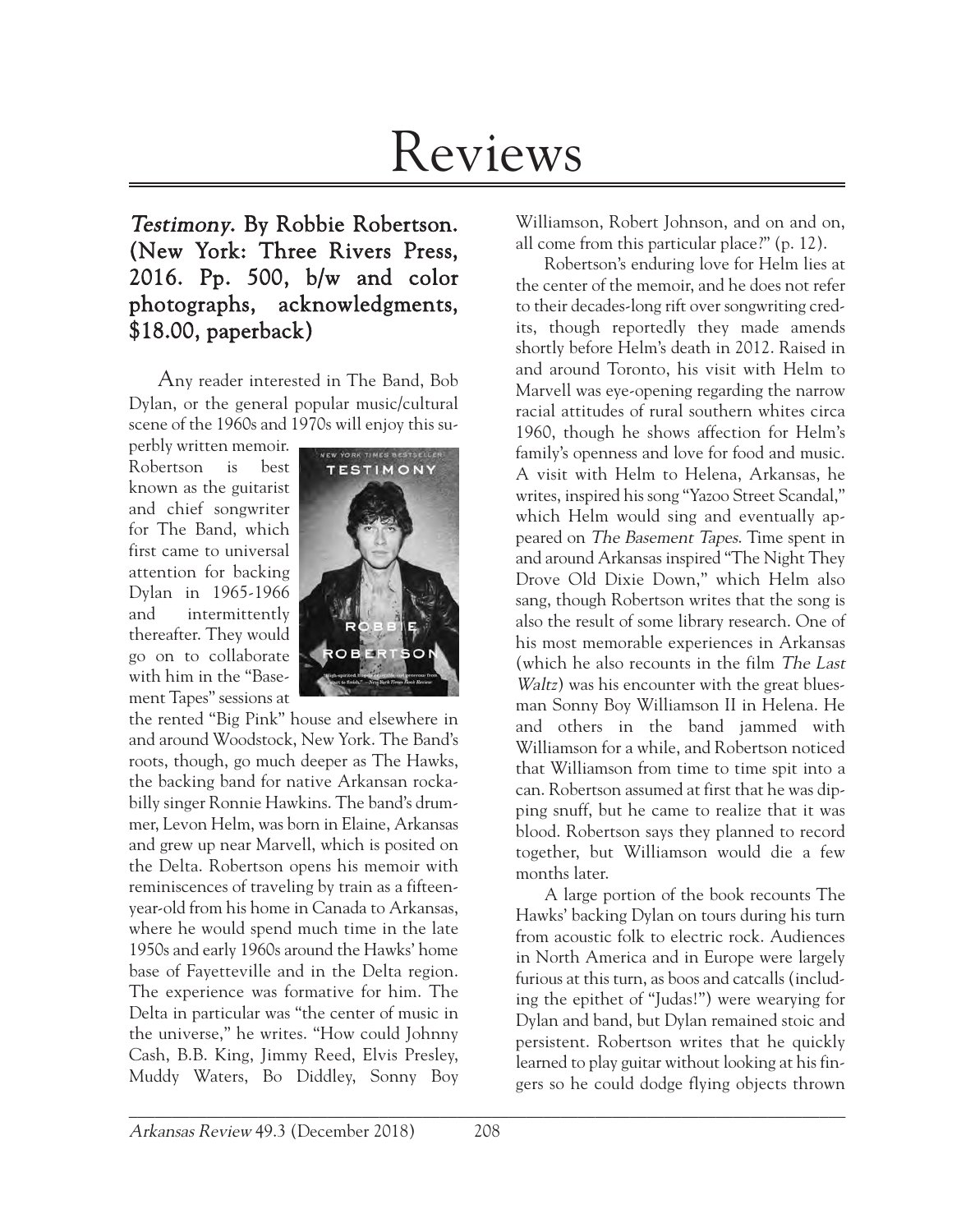from the audience, but like Dylan, he was aware that the music was changing pop music and culture. After touring with Dylan, the Hawks, by then known as The Band, moved to upstate New York, near Dylan's residence, and began recording the songs that would be known as The Basement Tapes, which were intended originally as demos for possible sale to other singers. Among the most famous of bootlegged records, a selection of the recordings was released in 1975, and a complete box set was released in 2014.

As The Band began to record on its own, Robertson's songwriting became more central, leading to Music from Big Pink (1968) and The Band (1969), critically praised albums that inspired a wide array of musicians. Although The Band was comprised of four Canadians and an Arkansan, they almost singlehandedly invented Americana. The memoir underscores the reality that although Robertson wrote most of the songs, he was not necessarily the band's leader. Limited as a vocalist, he sang backup for the leads of Helm, Richard Manuel, and Richard Danko. The band was centered on the interplay of the musicians in producing songs and not, as was the dominant style of the time, on jamming and hot soloing. Vocal duties were mobile, but so was the instrumentation, as Helm would on occasion switch to mandolin while Manuel played drums, Danko played fiddle while Robertson took up the bass, and so on. Playing live was at times a challenge for the group. Robertson writes that he was so nervous about playing their first concert at San Francisco's Winterland Arena in 1969 that he submitted to hypnosis, an operation that propped him up well enough to get him through the concert. The group toured widely throughout most of the 1970s, but drug use, of heroin in particular, Robertson writes, eventually led to its dissolution, though the band did continue in various guises in the years after Robertson left the band in 1978.

While the book is chocked full of entertaining stories, Robertson's play-by-play breakdown of details on the full band's swansong Winterland concert, filmed as The Last Waltz and directed by Martin Scorsese, is relatively tedious. More interesting because less known are details about Robertson's childhood on an Indian Reservation in Canada. Robertson portrays his mother, who was of Cayuga and Mohawk descent, as loving and openminded to his raucous friends and other band members. When he was a boy, Robertson's mother informed him that his father was Jewish and that some of his father's brothers were members of the Canadian underworld—his uncle Murray was a "Canadian Meyer Lansky" (p. 128). Robertson befriended his uncles and flirted with involvement with their operations, but he quickly discovered that he was more cut out for a life of music than one of crime.

This memoir is filled with impressive namedrops, some predictable but others unlikely. While a young teenager, Robertson chatted with an amiable Buddy Holly after a concert, and years later he was friendly with a then-unknown Jimi Hendrix. He befriended the Beatles, especially George Harrison, and Harrison's friend Eric Clapton, who was so impressed with The Band that he wished to join the group. As a natural raconteur, Robertson's encounters with non-musicians such as Marlon Brando, Andy Warhol, Salvador Dali, Michelangelo Antonioni, Jack Nicholson, Henry Miller, and Yul Brynner (whose son Rock would work with the band), among many others do not seem selfaggrandizing merely but small pictures of an era that many readers will appreciate. As with many of his best songs, Robertson is concerned here with storytelling, and anyone interested in the subject matter will find enjoyment in the first-person account of a centrally relevant insider on an important era in North American popular music.

--Bryan L. Moore

**AVAVA**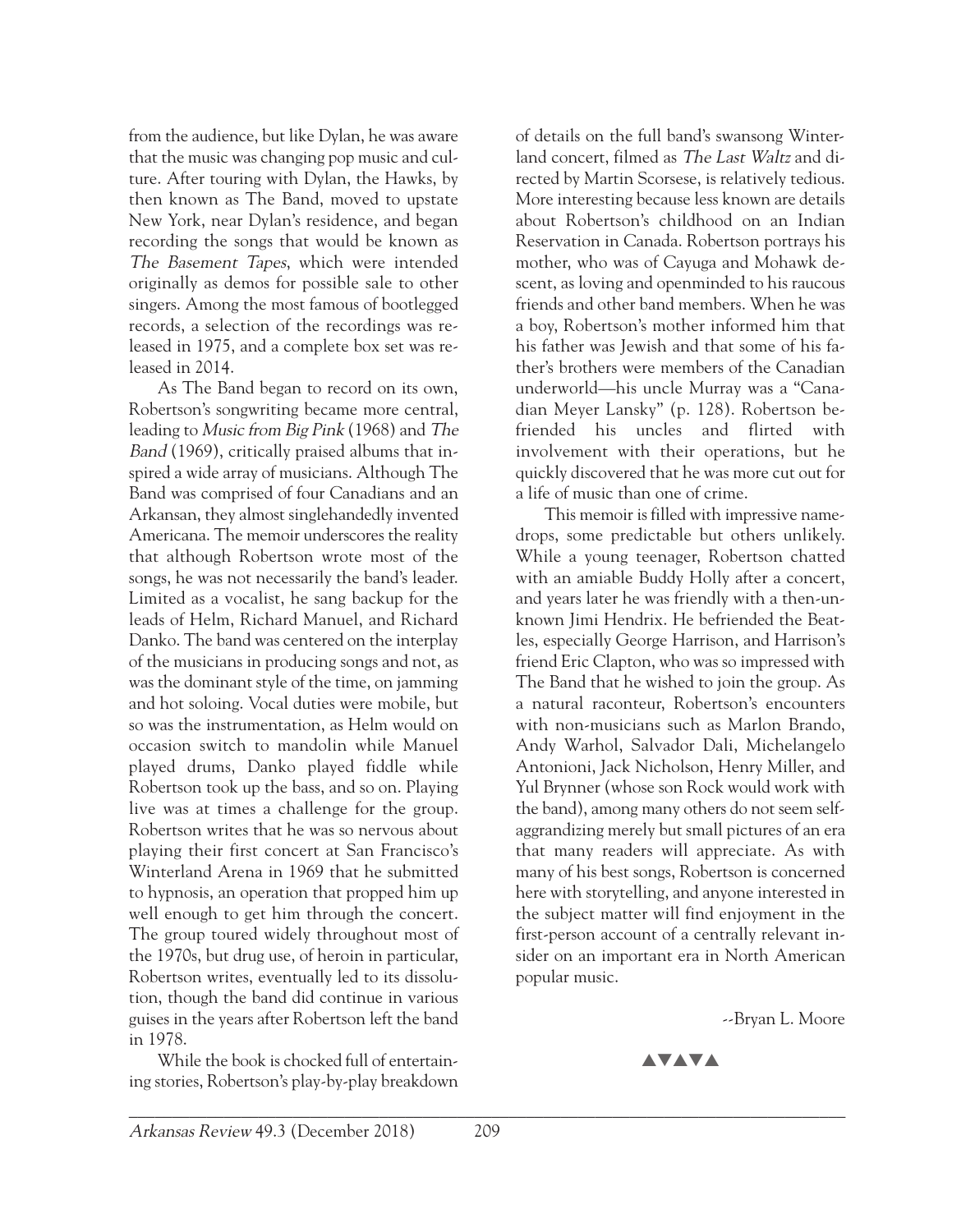George P. Knauff's Virginia Reels and the History of American Fiddling. By Chris Goertzen. (Jackson: University Press of Mississippi, 2017. Pp. xiii + 233, notes, illustrations, epilogue, appendices, bibliography, and index, \$65.00, printed casebinding)

Scholarship on fiddling in the United States has tended to emphasize how tunes are transmitted through an oral/aural tradition by musicians who play mainly by ear and have limited knowledge of written notation. Collectors and compilers have focused on putting undocumented tunes into print and finding new versions of older tunes. This orientation to putting into print the tunes that may otherwise be forgotten is admirable, and scholars and musicians are fortunate to have excellent resources that have preserved a wide and diverse corpus of instrumental music. It is difficult to assess what percentage of existing tunes have been recorded, but it is likely that the majority of tunes that remain actively played within local, regional, and national repertoires are now preserved in print or other media. With the waning impetus for saving musical expression from its demise, folklorists and ethnomusicologists are providing more attention to the place of written music within North America's fiddling traditions. Researchers are also discovering that musical literacy was more common in the United States than what others had assumed, and they are also recognizing the importance of exploring how written tunebooks and printed sheet music have influenced the music. Chris Goertzen's new book is a model study of how an early tunebook has influenced a folk music tradition.

 $\overline{a}$  , and the contribution of the contribution of  $\overline{a}$  , and  $\overline{a}$  , and  $\overline{a}$  , and  $\overline{a}$  , and  $\overline{a}$  , and  $\overline{a}$  , and  $\overline{a}$  , and  $\overline{a}$  , and  $\overline{a}$  , and  $\overline{a}$  , and  $\overline{a}$  , and Over three decades ago, Goertzen became interested in printed versions of tunes that George P. Knauff had compiled by 1839. Titled Virginia Reels, this publication consisted of thirty-five fiddle tunes that Knauff had arranged

for piano when this German immigrant was running a music business and working as a music teacher in Farmville, Virginia. Goertzen gained an in-depth understanding of this publication from the acclaimed fiddler and scholar Alan Jabbour, and



they co-published an important article on Knauff's compilation in a 1987 edition of American Music. In George P. Knauff's Virginia Reels and the History of American Fiddling, Goertzen shares how he has followed up on this original research with a fascinating reconstruction of salient elements of Knauff's biography and an insightful discussion of ways that the 19th-century tunebook has influenced American fiddling. Goertzen shows both source and cognate versions of tunes that remain active parts of contemporary fiddlers' repertoires, and he also shows how a significant portion of Knauff's collection have fallen out of favor and are rarely, if ever, played in the 21st century. Yet a number of tunes such as "Mississippi Sawyer," "Forked Deer," "Speed the Plough," "Money Musk," and "George Booker" remain core to the repertory of fiddlers who play the major festivals at Galax and Clifftop and other Appalachian festivals today, and Goertzen explores implications of how early printed versions of these tunes have influenced the history of music. Using a creative array of research and analytical techniques, he compares musical form and style from the earlier versions with contemporary recordings of the same tunes. The major conclusions relate to ways that musicians coalesce musical aesthetic values and ways that newer styles of playing—especially the Texas contest style—both preserve elements of early musical systems but also create newer artistic sensibilities.

Some of the most compelling chapters are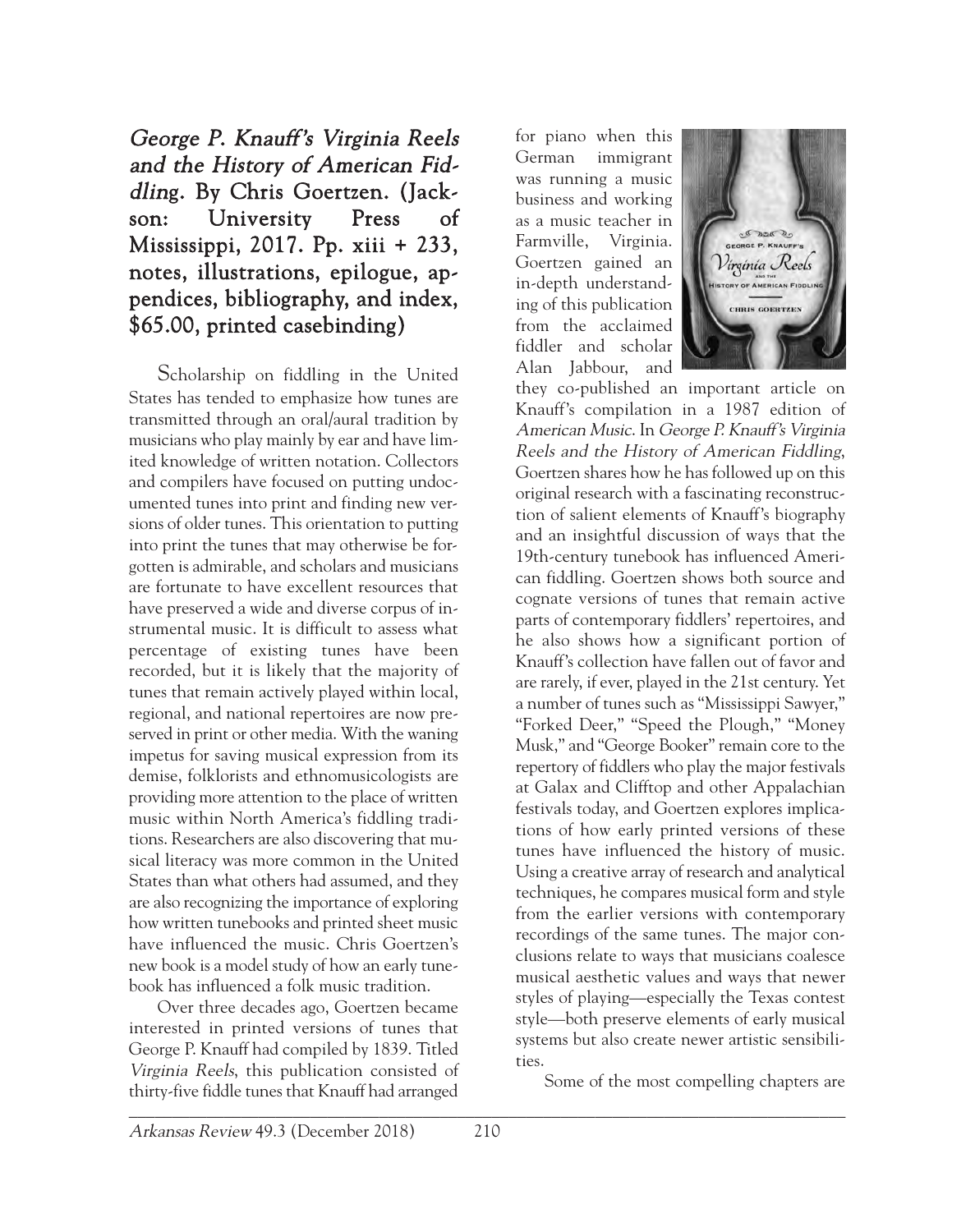found in the early sections when Goertzen pieces together a biographical sketch of Knauff using a paucity of sources. Goertzen is careful to qualify his claims, but it is likely that Knauff was born in Marburg, Germany in 1800 and arrived in Baltimore by 1826. Goertzen provides an interesting historical context for German migration into Virginia during this time period, and he picks up the paper trail of Knauff's life by documenting how he married Ann S. C. Bondurant on November 21, 1832. This marriage moved him into the planter class, and Knauff became a property owner near Richmond. Knauff apparently led an interesting life. He worked as a piano teacher at a finishing school in Richmond, and he also opened the Farmville Fancy Store in the first floor of his home. The business likely began as higher-end retailer but advertisements show that he had shifted largely from domestic to musical merchandise by 1834. Knauff supplemented his income by teaching piano lessons, and the musical instruction was designed to bolster the sale pianos that he stocked in the store. Advertising copy showed that he was willing to deliver pianos up to forty miles away and that he offered his own services in tuning and repairing the instruments. This business's focus on the piano is important as Knauff compiled the tunes for performance on piano—rather than fiddle. As Goertzen demonstrates, it is important to recognize how the tunes were written for keyboards but that they were also picked up by players of other instruments. The Knauff family grew with the birth of two children, but Ann Knauff died after only four years of marriage. Knauff soon suffered a series of other misfortunes, including the loss of the store in a fire, and he made an unsuccessful attempt to open a factory for building pianos. He eventually began teaching at the Buckingham Female Collegiate Institute, but this work, and the institution, itself, was short-lived. It was near this time that he published The Virginia Reels, and his motives apparently were largely financial. The work consists of four pamphlets, and they re-

main a remarkable example of early sheet music publication. Biographical details are sketchy, but Knauff was able to work as a teacher and operate other businesses before dying in 1855. His two children became teachers, and his son, John Wellington Knauff relocated to Arkansas where he also bought land and became a farmer. Goertzen compiled the biography by meeting with their descendants and piecing together details from a sparse paper trail.

Goertzen is a meticulous and creative researcher and an engaging writer. His book is a model for integrating social history into the study of musical history. His blending of the personal and social history of Knauff into the history of old-time fiddling provides a model for subsequent studies of contemporary musical traditions. The historical context is fascinating, but Goertzen's book takes an intriguing turn when he leaps from the middle of the 19th century into the 21st century. Following intricate but accessible musical analysis of the tunes, he then explores how the music has now remained vital within contemporary fiddle circles. The final chapters recap but also develop Goertzen's early conclusions on contest fiddling in the American South. Integrating the insights gleaned from the study of history adds to our understanding of the formation of today's oldtime and bluegrass fiddle traditions and clearly demonstrates why it is important to also consider the place of written musical sources within the aural tradition of instrumental music.

--Gregory Hansen

#### **AVAVA**

## Among the Mensans and Other Poems. By Corey Mesler. (Oak Ridge, TN: Iris Press, 2017. Pp. 102. Paperback, \$10.00)

Corey Mesler's recent collection, Among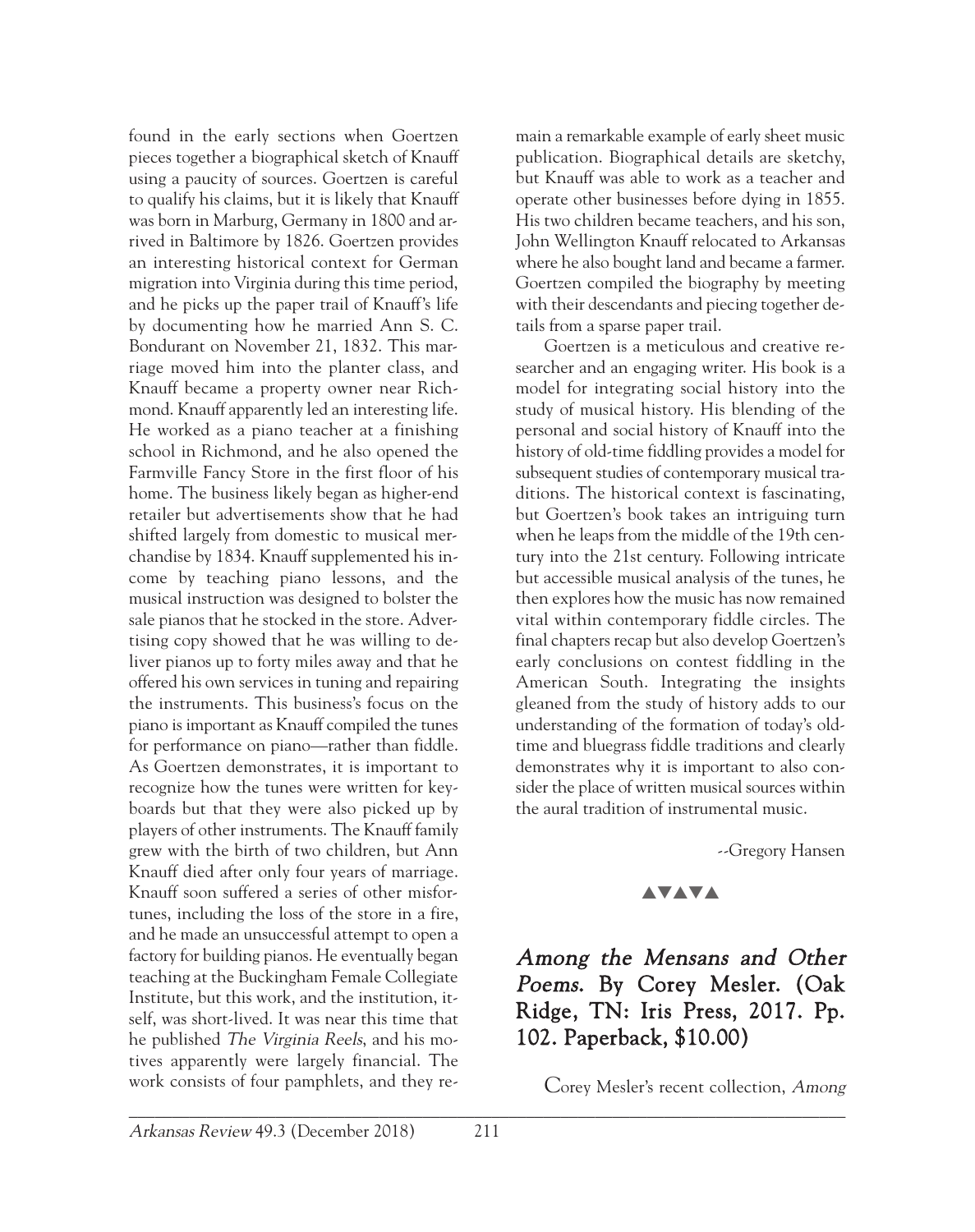the Mensans, contains eighty-seven poems, each of which is strikingly unique. To be sure, several of the poems share common themes and subjects. For instance, there are six with the word "river" in their titles, three with "dog," and one with "peach" and another "peaches." There are multiple poems here about memory, love, desire, and loss. As well as having certain content in common, a number have like forms. Fully a third of the poems are short, twelve lines or less, with the shortest being a mere four lines long. And often the lines themselves are extremely brief, sometimes consisting of only one or two words. But there are few resemblances among the poems beyond these general, surface ones. What distinguishes the collection is the originality and individual sheen of each text.

Perhaps the most conspicuously novel of the many novel poems in the book is "Joseph" (p. 38), a narrative which imagines what the husband of Mary, the mother of Jesus, must have actually felt and thought. Mesler's Joseph is a very human one, a man whose reaction to his unique plight resembles the reaction many an average man in his situation might have. When Joseph first learns of Mary's pregnancy, "he was / proud." But then "When his wife admitted / the child was not his / Joseph went on a / bender." What man would not be so shocked and distraught, upon learning that the child his wife was carrying was not his own, that he would not be tempted to drink himself into oblivion? The fact that Mesler uses the word "bender," common contemporary slang, for the drinking binge into which Joseph spirals is a nice, effective touch—one that facilitates the reader's identification with him.

Even better at marking Joseph in the poem as an actual flesh-and-blood man rather than some set-apart holy figure is what happens next. A month into Mary's pregnancy, Joseph "began / sleeping on a cot in a / separate room," a quite believable response. And while he is sleeping, the narrator tells us, he dreams of "a dancing girl / with mahogany breasts and legs / like perdition." The idea that the son of God's

earthly father could have such lurid visions is intended to shock the reader into the realization of just how human a real-life Joseph would have been. That "his glowing / bride," unlike Joseph himself, "was talking to the angels" understandably left



him "flesh-lonely," causing him to lapse into a psychological state of cynical depravity. The brilliance of Mesler's poem lies in its scandalous surprise, in rendering a revered player in a wellknown Biblical story wholly human.

In "The Agoraphobic Writer," an essay in the recently published Southern Writers on Writing (University Press of Mississippi, 2018), Mesler confesses to suffering from the anxiety disorder of the title. He argues that though his condition has cost him much it has also provided him with the necessary solitude in which to write. In fact, he concludes that his impulse to withdraw from the world into his private imagination, the predominant form which his agoraphobia has taken, is central to his identity as a person and a writer. He closes his essay with a quote from the poet Robert Bly: "'The fundamental world of poetry is the inward world. We approach it through solitude.'" Mesler wholly endorses Bly's sentiment. "I live in that fundamental world" (p. 27), he declares. Several poems in Among the Mensans confirm, in one way or another, this position, the most prominent being "Peach" (p. 28), a short nine-line lyric near the beginning of the book.

The poem opens with the narrator recalling a woman who once brought him a peach, a classic image for female sexuality and allure. Even after many years, he asserts, he still constantly thinks about her, even though she is no longer physically present in his life. Most significantly, he fully realizes why he lost her. "She / wanted more than a man / with a peach in his heart,"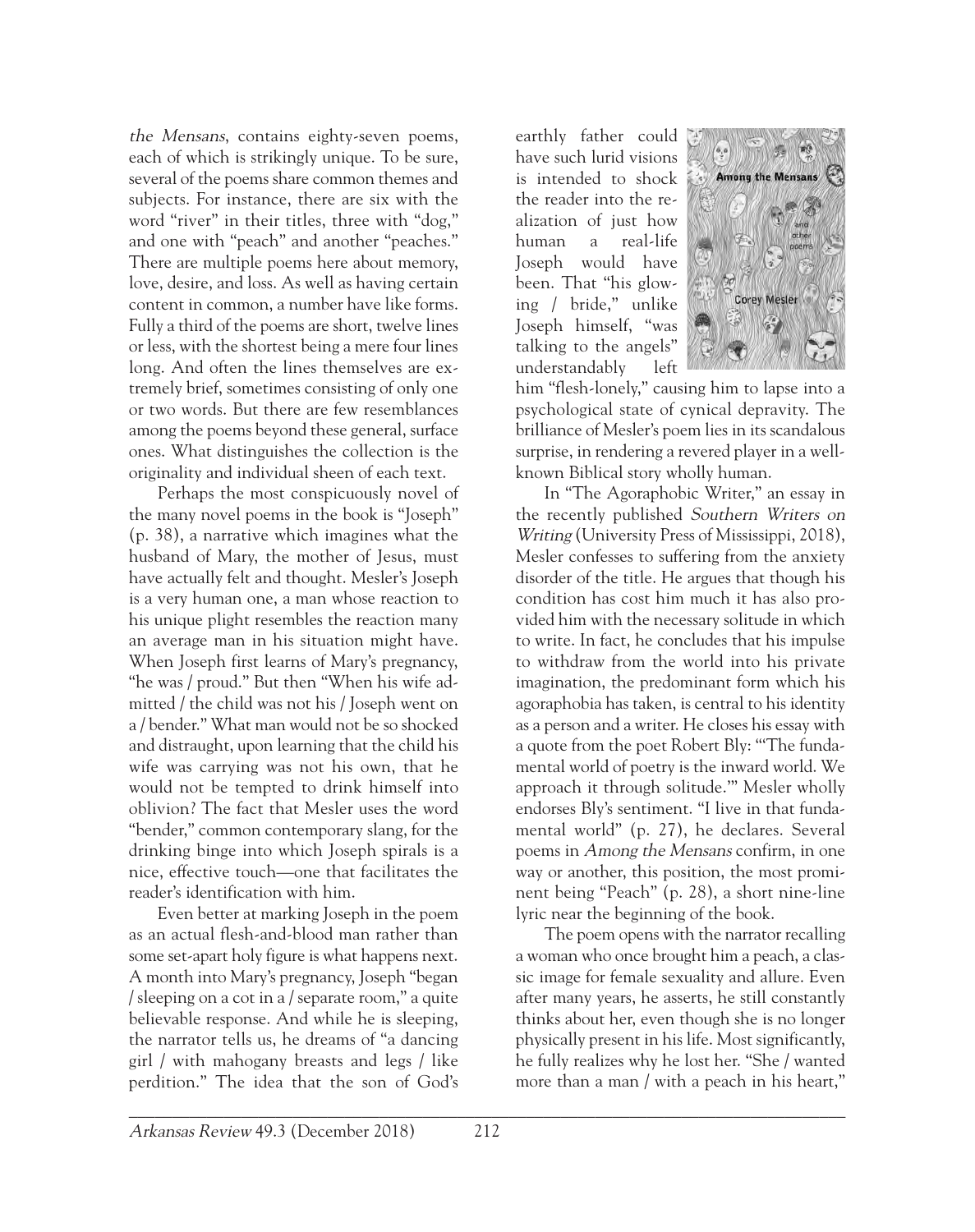he knows. But that is all she got from him, all he finally is: an emotional agoraphobic, a man who ultimately experiences and manifests love only in his solitary heart. In fact, he suggests in the poem's closing lines that the woman's ultimate value to him was, and continues to be, a source of intense feeling that yields poems. "I wanted only to bleed and / to tell others, my fruitfulness," the narrator asserts. That "fruitfulness" is his art. That is to say, though the narrator acknowledges the merit of an experience he had outside the confines of his isolated self, in the end he transmutes that experience into a quite different one, one that he considers to be of higher value, an experience of what Bly calls the "'inward world.'" This world is the solitary world of the poetic imagination from which the narrator can generate the only link —his poems—that he is capable of and desires to establish with the outside world.

One of the longer poems in Among the Mensans, the next to the last one in the book, contains themes opposite to those in "Peach," thus confirming the diversity of Mesler's work. Rather than celebrate the solitary self and value what the poetic imagination can do to the past over the past itself, "Last Night I Was a Child Again in Raleigh" (p. 101) expresses a longing for the past as it actually was and treasures lived experiences that transcend solitude. The narrator fondly recalls details from his youth. He remembers playing Monopoly with his sister, dogs that roamed his neighborhood in the days before leash laws, childhood friends, and the summer heat that "was like / a separate personality." "Let it / be true that I am a child again / in Raleigh," he asserts with desperate yearning toward the end of the poem. He wishes to repeat experiences in the past that extended to a world far beyond a strictly inward one.

Just how much the narrator wishes to actually return to the past rather than use it only as fodder for his present art, though of course the poem itself constitutes such a use, can be seen in his longing to be reunited with his father so he can persuade him to stop smoking and thus

reverse his father's fate, save his life. The narrator recalls his father "regal in his recliner, / an ashtray full of cigarettes / near him." The narrator's profoundest desire is to go back in time and "say / Father, stop now, stop please." But he realizes this is obviously impossible. The past cannot be repeated. The narrator is left, in the last lines of the poem, remembering yet another encounter with the world outside the self, that of the Raleigh sun, the "finest sun anyone had ever seen, / never to be seen again." "Last Night I Was a Child Again in Raleigh" is a beautifully straightforward and poignant expression of both the joy and pain of recalling past experiences that were anything but agoraphobic.

The range of subjects and themes in Among the Mensans, just how eclectic the collection truly is, is evidenced in the fact that it even contains two poems featuring the 1930s film star Carole Lombard. The more inventive of the two is the first and the longest, "Since I Died" (p. 29). Here the narrator imagines having a conversation with a resurrected Lombard, who died in a plane crash in 1942. The poem contains several impishly funny and enigmatic lines, giving the entire performance a light touch, which contrasts sharply with the serious mood of poems like "Joseph," "Peach," and "Last Night I Was a Child Again in Raleigh." The narrator envisions first encountering Lombard as she "stepped / out of the shower." He is so overwhelmed by her appearance that he has to pick up "my tattoo and / my false tooth," cockeyed images that register his star struck shock. The screwball language continues: "'I'm gonna love you like / the cat loves mustard,'" he confidently addresses her. Lombard's response is equally devilish and off the wall. "'C'mere' she said / taking my pistolero, / 'You're every man I've / ever wanted, since I / died, my bucko, since I died.'" The narrator's fantasy of being desired by the starlet, even if only in his imagination, even if only years after her demise, has been fulfilled. On one level the poem is about the power of the poetic imagination to spin wild fantasies and accomplish impossible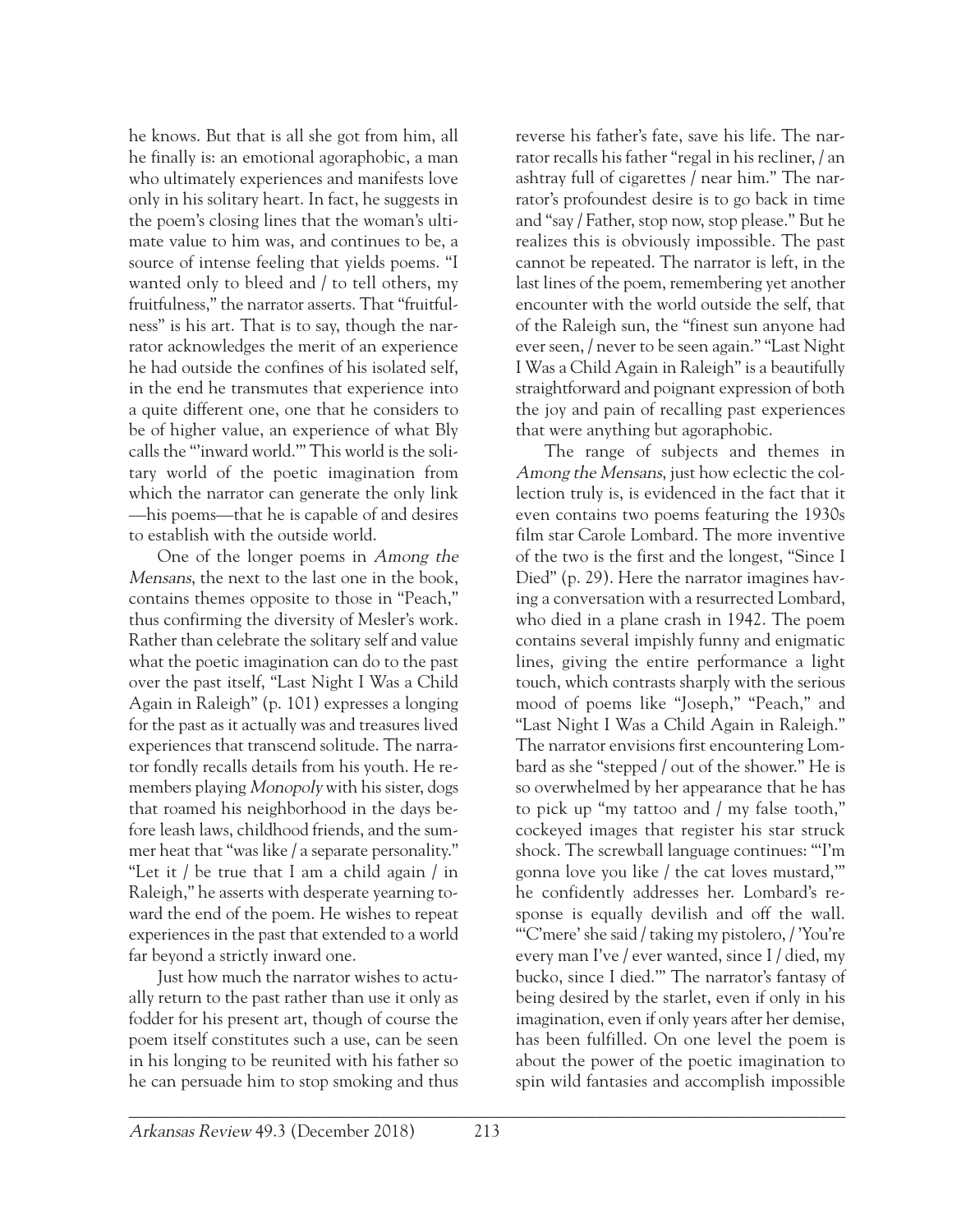desires, but on another, more immediate and primary level, it is simply a lot of fun, and attests to its author's playful inventiveness.

Toward the end of "The Agoraphobic Writer," Mesler notes just how much satisfaction he derives from the recognition that publication of his work brings. "Sometimes I even get a fan email," he adds. "This is the big stamp of approval; this is the golden ticket to the chocolate factory" (p. 27), he concludes. Though obviously not an email, this review of his latest book is intended as a fan letter of sorts. As I have suggested throughout, Mesler gives us, in Among the Mensans, a fine collection of poems, one that fully displays his virtuosity and broad reach as a literary artist. May he consider this review an unequivocal "stamp of approval," a fully paid "golden ticket" of admission "to the chocolate factory."

--Michael Spikes

## **AVAVA**

# Eon: Poems. By T.R. Hummer. (Baton Rouge, LA: Louisiana State University Press, 2018. Pp. 89. \$19.95, paper)

T.R Hummer's Eon (2018) concludes a three-book series that is preceded by Ephemeron (2011) and Skandalon (2014). With its subjects of God, the cosmos, ecstasy, confusion, and consequence, the series echoes the strange and otherworldly studies of the human condition that we might find in other triptychs, like Hieronymus Bosch's The Garden of Earthly Delights (1504) or Dante Alighieri's The Divine Comedy. Ephemeron begins with an annunciation: the surprising conception of Hummer's daughter when he is fifty confirms the "holy chemistry of existence." After ecstasy, as with the other kinds of raptures, we know what follows: apocalypse. So it is with his sec-

ond book in the series, Skandalon, which traverses the labyrinthine midlife bewilderment of marriage. Eon, the final collection of poems in the series, takes a hard look at the inevitable conclusion: mortality and the hereafter. The collection opens with a question posed by the post-modern writer William Gass: "If death itself were to die, would it have a ghost, and would the ghost of death visit the dead in the guise of someone alive, if only to fright them from any temptation to return?" It's a complicated proposition that begs a surreal answer. Who is ghosting whom and which state is preferable after all—life or the afterlife? Notably, Hummer also released a book this year, titled After the Afterlife.

The Poetry Foundation describes his work as "at once ironic, playful, and deadly serious." His humor can carry a current of electricity that shocks and pleases simultaneously. In Skandalon, for instance, a daemon and angel inspect and discuss human love in all its forms, and then they eventually try it out for themselves by copulating in a field on all fours. In Eon, a more difficult kind of love "arrives like a hurri-

cane blown through a subway tunnel" (p. 82). God is omnipresent in these poems, but only as a residue, as if the numinous appears only in black-light. In the poem "Evidence," his ribald humor slips in for just a moment when we see "a luminous residue / of God's



semen" (p. 21), but often the difficult mystery of the hereafter and "the simple truth" of human pain subsumes it.

Driving the collection is a vague yet overwhelming sense of terrible wrongdoing. Like detectives in a noir novel or a game of Clue, we search and search for the weapon, the motive, the evidence. Eon opens with a "Scene": do-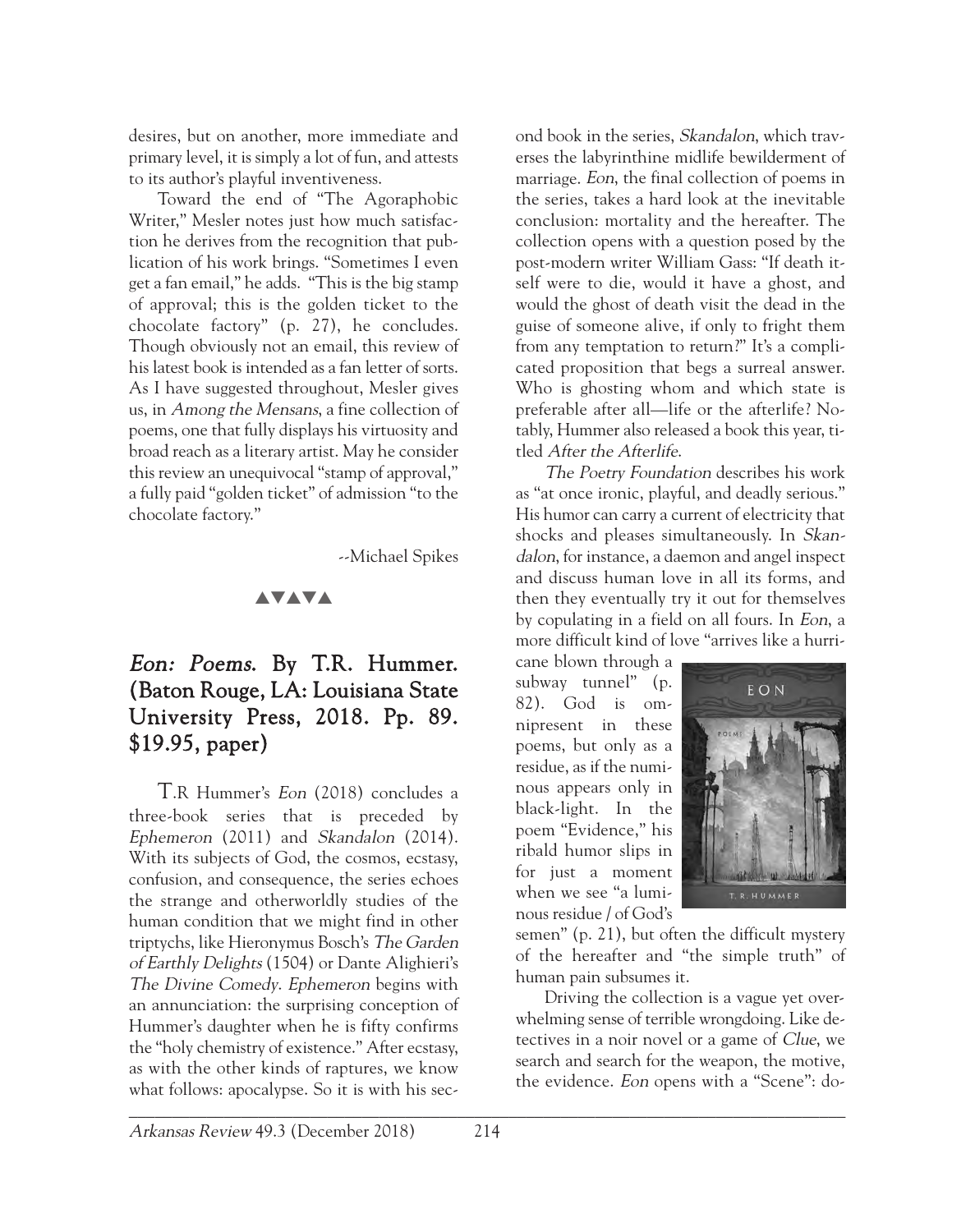mestic lovemaking. Exhausted, the woman's late-night desire rips the man from the ghostly realms of dreams like Orpheus returning from the dead. Eon's dead act something like actors in a Civil War battle reenactment: they gossip and plan and watch the drama of the living. Part of the mystery is the question of the crime. Has one been committed? It's not just unsolvable; one cannot locate it. "Circumstantial" declares, "We have to work backward from the fact of the body, / which is absent. We have to solve for a spotless X" (p. 25). Perhaps more than anything, this collection studies the feeling of being disconnected and disembodied. When a person is on the threshold to an astral plane, they are only partly present.

Desire requires embodiment, and this collection aches with a certain disassociation with the body. Hummer's poem "To imagine you," begins, "To imagine you in my arms, I must imagine arms, / and to imagine arms I must have arms again" (p. 61). If we will suffer and die—and we will—then what is left, after all? It's you, and this body, and the oceanic feeling that exists in-between. "You is a destination," Hummer says, "You in my arms / is a cosmos" (p. 81). This hard-earned sense of oneness feels authentic. So does the way it finally re-grounds the speaker. In a landscape surrounded by jackals and dirt where time rewinds precipitously and the speaker is beset with unlearning, unmaking, unshattering, unmapping, and unvanishing, it feels right to arrive at the brief luck and plain beauty of the couple.

Eon is bookended with poems memorializing Seamus Heaney (1939-2013) and Philip Levine (1928-2015). And in between? Epitaphs for poets, philosophers, family members, the children of Sandy Hook, a tabby cat, a retriever, a collie, mythical figures, and the poet himself. The effect of such a mix creates an experience that is something like walking through a country graveyard: oddly quaint, slightly unnerving, yet still profound if you can absorb the staggering accumulation of all that has been lost.

It might be argued that Dante's final jour-

ney through Paradise is the least interesting part of The Divine Comedy. Is it because the tension necessarily slackens? When one is secure in the firmament, well what then? Hummer says:

- Death drives a Cadillac in the rock and roll metaphysic,
- and in the Appalachian canon owns a mountain railway
- …In the new music, there will be no going anywhere.
- If in the course of eternity everything averages out,
- you'll just stay put because really there is no nowhere. (p. 35)

To appreciate Dante's encounter with Beatrice, the reader must suffer with him through the vast miles of Hell that he walked to get to her. This is true too if the reader will fully appreciate the "new music" in Eon; it's best read as the hard-earned finish to Ephemeron and Skandalon.

--H.K. Hummel

#### **AVAVA**

# Swimming on Hwy N. By Mary Troy (Springfield, MO: Moon City Press, 2016. Pp. 256. \$14.95, paperback)

Mary Troy's novel Swimming on Hwy N is a highly entertaining novel on various levels. It is a family drama, an adventure story, and a social critique all at the same time, and it happens to be all the three without compromising the effectiveness of any one of them. The novel follows one Madeline Dame, a thrice married woman who "loved all her husbands in her own way" (p. 5), joined by her sister and mother, and some random strangers who immediately become an intricate part of the family, on a road trip to the US-Canadian border west of the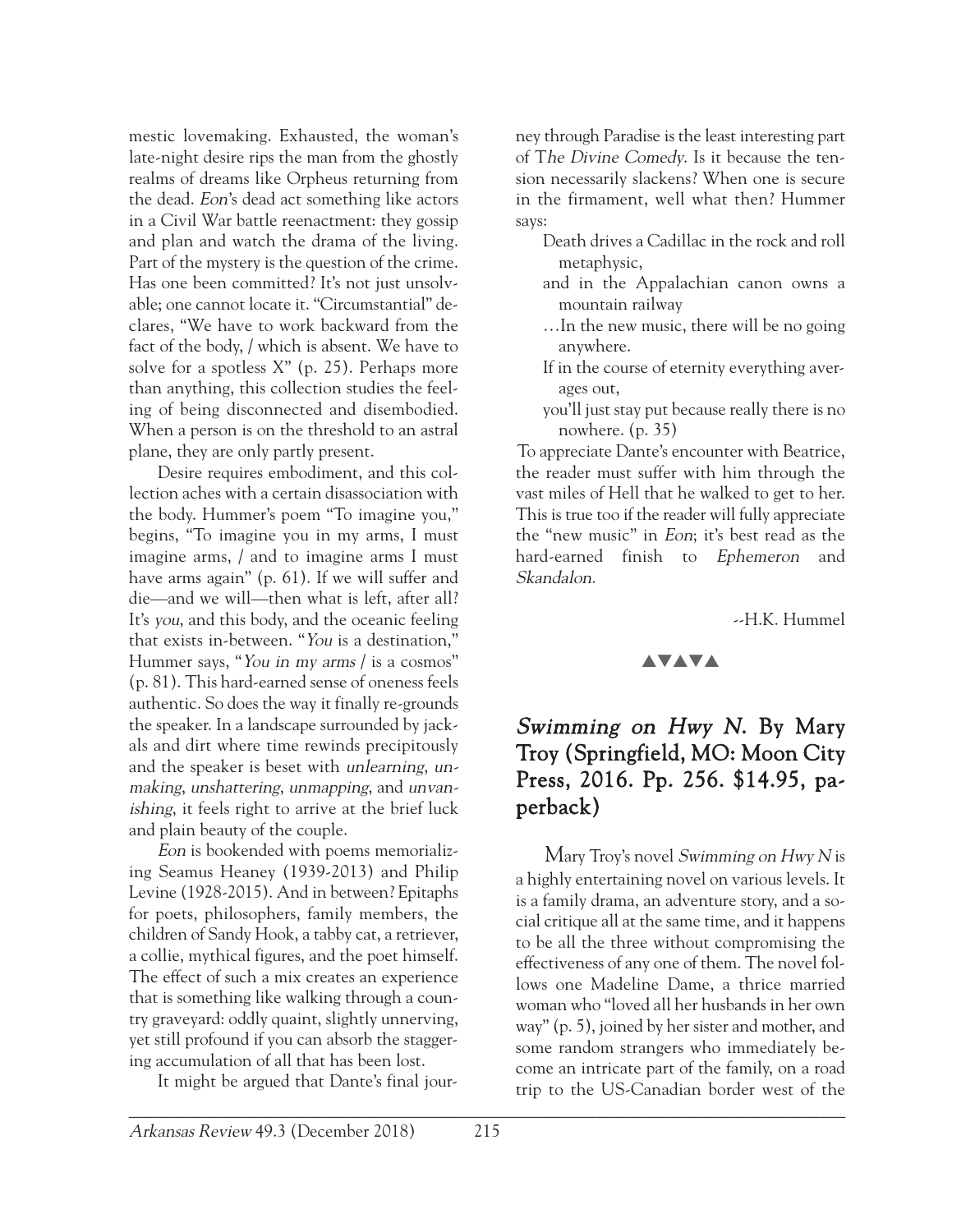Mississippi.

At sixty years of age, Madeline is living alone in Bourbon, Missouri, after the death of her third husband, swimming in a child's wading pool on Highway N, wanting "her meat and bones [to blend] with the dirt of the Ozarks" (p. 1), relaxing. Her quiet life suddenly gets ripples with the arrival of her deranged sister, Angie, now named Misery, and later her mother Wanda, whom Madeline has not spoken to for decades. With the arrival of an army deserter

and his girlfriend, whom Madeline's new love interest, Randy (a draft dodger himself), brings to her for shelter before they leave for Canada, the story gets the real meat. They all leave for the North in an old VW bus, and the fun begins, surprises adding up as new characters join the ad-



venture, mostly in the form of bounty hunters. The story ends with a bizarre family reunion of "Kneedleseeders," with shots fired and deaths, whereupon Madeline comes to a realization: "It was not toughness but fate that made any of us keep going, one foot in front of the other, day after day, even if each step was laden, each day more useless and humiliating than the one before" (p. 249).

The novel has what John Gardner would call a "picaresque narrative." Instead of relying on an "energetic plot," the novel follows a set of characters, depicting the "foibles and absurdities of each" (to use Gardner's words again). Troy expertly exploits the possibilities the genre. Once Madeline is introduced to the reader, the story seems to just happen. One thing leads to another and then another, and as readers we don't ever stop and question the intent of the author; we accept the reality of the characters very comfortably and we move along as they go. Thus the novel has a very natural flow and a captivating aura even though there's hardly any big "what happens next" or "what if" element in it.

Troy uses dry wit and dark humor to an outstanding effect in the novel. It's true that her characters are dysfunctional family members, deserters, and bounty hunters, but almost all of them are very witty and capable of intellectual discourse, and this quality makes the novel a great read not just for those who enjoy simple adventure stories or TV dramas but also for those who like stories that touch upon serious philosophical and socio-political issues. Even more interestingly, and ironically, the highly eccentric Misery is the wittiest and most "rational" character. When Misery engages in a discussion on love, she says, "People bore their holes in their skull to develop a third eye. Enlightenment. It's been attempted since the beginning of time" (p. 103); meanwhile Madeline deflates Freud: "Here's the news flash. Freud was either stupid or very mean" (p. 71). Troy appears very strategic in the use of such "deranged" characters to delve into these discussions. The novel is truly a treasure trove of wry conversations and aphoristic statements.

What makes this novel even more refreshing to me is Troy's ability to seamlessly incorporate political rage into a family saga. Troy effectively critiques the idea of a "War on Terror" and questions the justification of war being waged by the United States on foreign soil. Initially Kenny epitomizes the white man's burden when he explains from Iraq to his girlfriend that "he'd met Iraqi families who were grateful to the U.S., loved the soldiers, believed their country was on the way to a fair and just government." But his girlfriend wants to ask, "What about us, when do we get a government that cares about fairness and justice?" (28). Later Kenny writes in an open letter to the Indianapolis Star after he deserts: "The fourteen months in Iraq have changed me, so I've lost the nouns to describe myself. Killer. Murderer. Coward. Fake. Those come to mind" (p. 29). He announces that he doesn't want to "take part in the ruination of a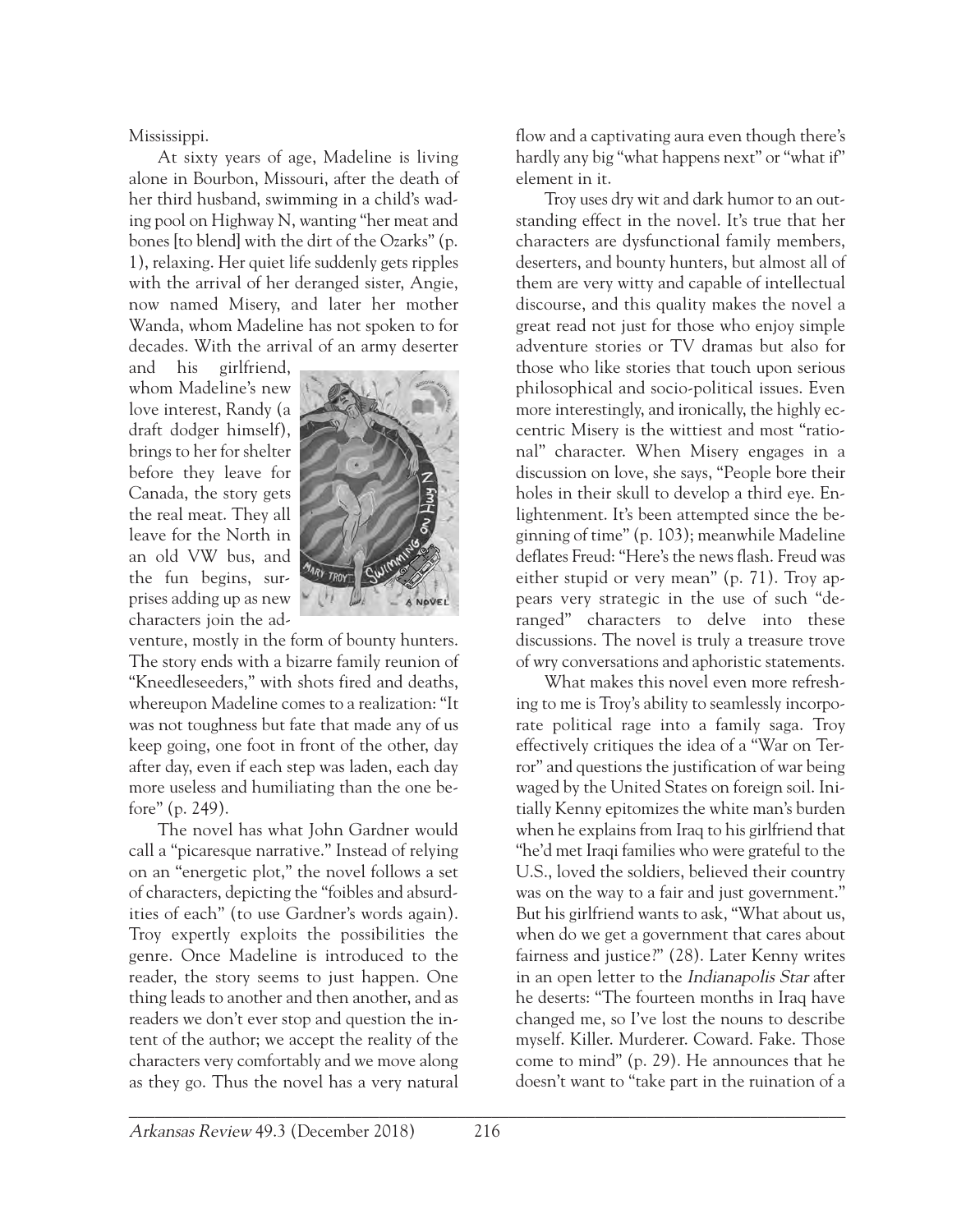country and a people or myself" (p. 29). This theme gets new energy when Kenny is encountered by a boy whose brother serves in Fallujah and who epitomizes bravery and everything patriotic for the boy. He not only confronts Kenny when he speaks against occupation but pursues him later as a bounty-hunter.

The novel is unapologetically Midwestern—in its setting, the overall ambience, and characterization—however, the novel does not necessarily re-inforce stereotypical Midwestern thought, politics, and ways of life. Instead it beautifully, and fantastically, creates a new world, reimagining the region as a hilariously adventurous landscape with equally hilarious people trapped in their own little worlds. In essence, in this novel Mary Troy has created a modern-day Mark Twain-y tall tale. No wonder: she comes from St. Louis and the book has been published in the Missouri Author Series.

--Khem Aryal

## **AVAVA**

The Book of Isaias: A Child of Hispanic Immigrants Seeks His Own America. By Daniel Connolly. (New York: St. Martin's Press, 2016. Pp. 1-258, prologue, epilogue, acknowledgments, notes. \$26.99, hardcover)

Immigration, both legal and otherwise, has been a hot button issue in recent years, especially following the 2016 presidential election. While the daily news is filled with sensational stories surrounding the politics of immigration, what is often lost in national debates of the issue are the everyday struggles of the over eleven million undocumented immigrants who live, work, and study in the United States. In The Book of Isaias: A Child of Hispanic Immi-

grants Seeks his Own America, Memphis-based journalist Daniel Connolly presents the personal stories of the children of immigrants, both undocumented and US citizens, attending Memphis's Kingsbury High School as they attempt to navigate the complex process of applying to college. While the text focuses on the story of Isaias Ramos, an academically gifted high school senior who is undocumented, it effectively profiles a number of Kingsbury students who face the unique challenges common to the children of immigrants struggling to succeed in the United States. Connolly argues that as one in four young people in this country is a child of immigrants, we should view this population "as a powerful pool of human potential" and thus separate their treatment from more controversial immigration policies and "the heat and grandstanding of Washington politics" (p. 238).

An award-winning journalist who has reported on immigration in the South for a number of news organizations, including the Associated Press in Little Rock and The Commercial Appeal in Memphis, Connolly dedi-

cated over five years to researching and writing this work of investigative journalism. With the permission of Kingsbury High's administration, Connolly spent the 2012-2013 academic year as an "embedded" reporter in the school. This access allowed the author to conduct in-depth in-



terviews with students and their families, as well as with teachers, guidance counselors, and employees of the many non-profit and community organizations that serve Kingsbury students. Connolly shadowed students both in and out of school, even joining them on trips to local colleges and other extracurricular events. What is more, the author visited Isaias's hometown of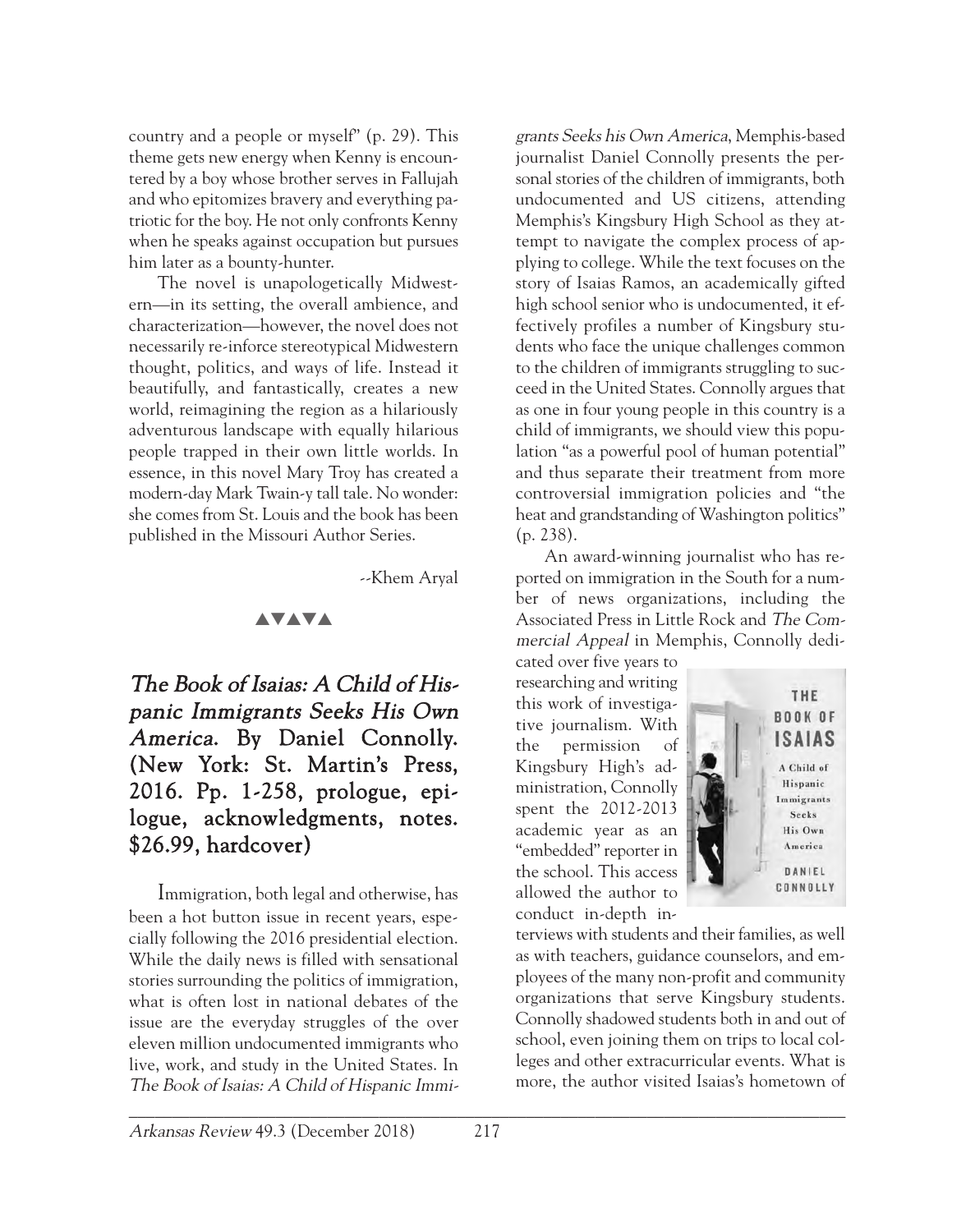Santa Maria Asunción, Mexico in order to interview members of his extended family, while investigating the effects of immigration on those left behind. The resulting narrative presents highly personal, well-researched, and complex profiles of Isaias and a number of his fellow students.

The text is divided into a prologue, twelve individually titled chapters, and an epilogue. However, the work is primarily structured in a sort of countdown or timeline, centered around the date of Isaias and his classmates' graduation, as sections are divided by headings such as "September 2012: Eight months before graduation" (p. 56), and later "October 2014: One year and five months after graduation" (p. 222). The strength of this format is that it both mirrors the structure of the academic calendar, and recreates the pressure and anxiety typical of the college admissions process for the reader, as the headings lend a sense of immediacy to the text.

The greatest strength of Connolly's writing is perhaps his ability to seamlessly interweave personal profiles and histories with anecdotes, and insightful, well-researched discussions of immigration history, policies, and relevant statistics, which allow the reader to place Isaias's story in the proper context. For example, in the prologue Connolly not only effectively provides the reader with the background of his project and an introduction to Isaias and his family's story of immigration, but also presents a history of how immigration has changed Memphis, most notably the area surrounding Kingsbury High School. The resulting narrative captures the attention of the reader, and makes a complex issue of national debate approachable.

Given the current national focus on the politics of immigration, Connolly's work is particularly timely and relevant. Rather than treating Kingsbury and its students as political fodder to support a particular agenda, the author focuses on telling their side of the story, while examining the many inconsistencies in US immigration policies. Connolly outlines the hypocrisy of a system that depends upon cheap

immigrant labor (both legal and otherwise), does relatively little to quell undocumented immigration, but then places artificial barriers in the way of these immigrants' children as they pursue higher education and other opportunities. For example, the DACA (Deferred Action for Childhood Arrivals) program began accepting applications in 2012, just as Isaias began his senior year. While it allowed him to receive documentation to legally work in the United States, he was still ineligible for most forms of financial aid and other scholarships. Moreover, public universities were unsure how to treat DACA applicants, often categorizing them as international or out-of-state students, charging them two to three times the rate of in-state tuition. In Tennessee, state law specifically denies in-state tuition to DACA, and other undocumented students. Another Kingsbury student, Jose Perez was a student leader in the school's JROTC program and dreamed of joining the Marines, but as a DACA recipient he was ineligible to enlist. Despite these cases, there are many success stories in Connolly's work, and many of the profiled students are US citizens. The author demonstrates that the challenges facing the children of immigrants in pursuing higher education are more diverse and complex than simply resolving the issue of immigration status, as these young people often contend with work and family obligations, doubts concerning the value of education, parents who cannot speak English and/or who are unfamiliar with the American educational system, not to mention financial difficulties. In this way, there are no simple solutions.

Despite the work's many strengths, I found the author's choice to use the real names of his informants troubling, especially as many of them were minors. As a university professor, perhaps I am accustomed to the rigors of academic studies, which typically would require the use of pseudonyms. However, in the current political climate it is a point of real concern. Additionally, the text would benefit from the inclusion of more profiles featuring female stu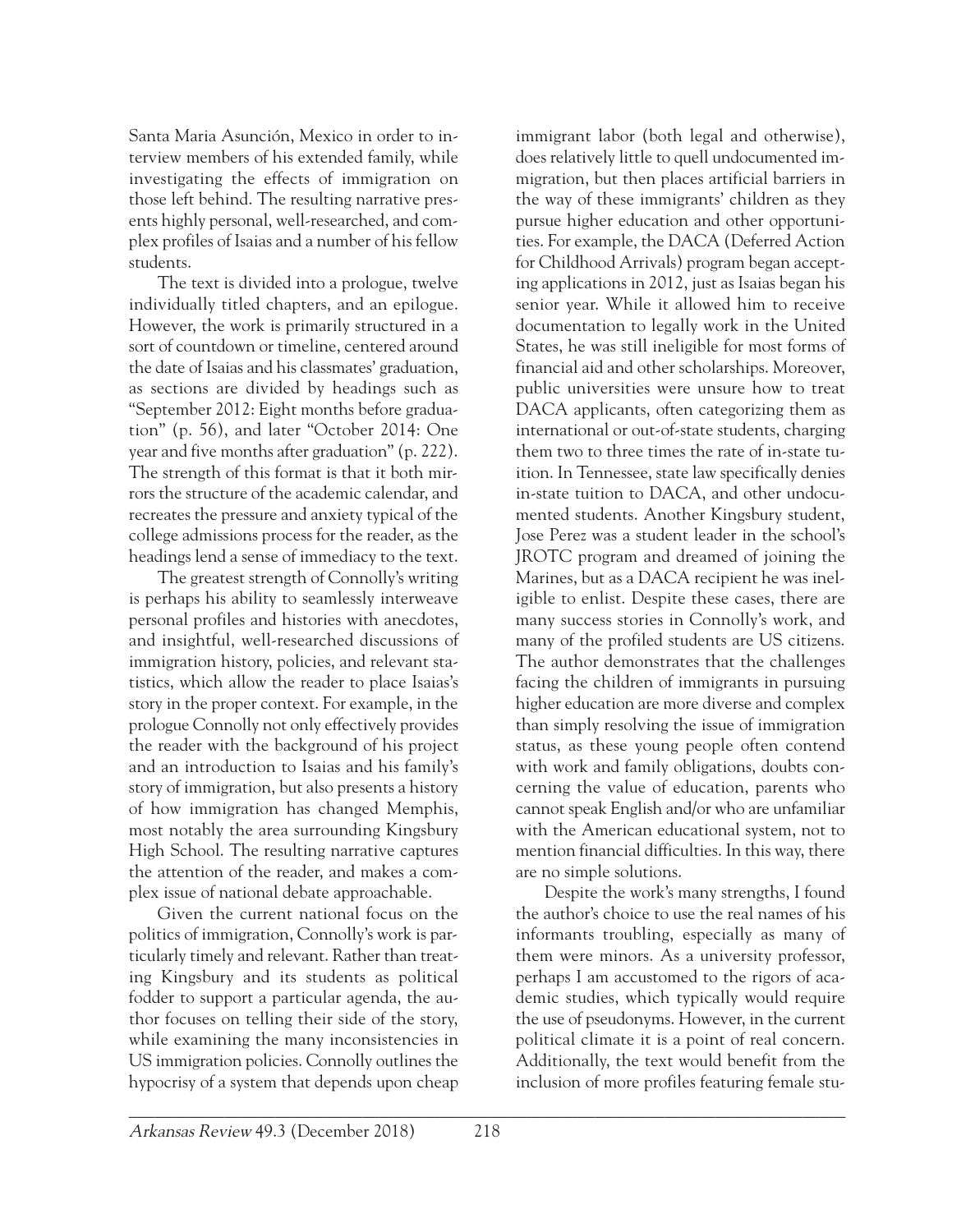dents, and their unique challenges, although it is understandable that a male reporter may not have the same level of access to these students. Overall, Connolly's work is an insightful piece of investigative journalism, which reveals the everyday stories of a population often overlooked in national debates of immigration. It is of special interest to readers interested in delving into the effects of immigration on the urban centers of the South, and the Delta region in particular.

--Anne McGee

#### **AVAVA**

# The Forgetting Tree: A Rememory. By Rae Paris (Detroit: Wayne State University Press, 2017. Pp xi + 154, acknowledgments, prelude, postlude, thanks, note. \$18.99, paper)

Rae Paris's The Forgetting Tree: A Rememory chronicles her journey through the American South, across slave states and sites of lynchings and other human rights atrocities. But it is also her journey into her own past, her father's past, and her body's present illness. Paris navigates her historical and personal relationships with memory, narrative, and identity using an appropriately looping structure that circles back on itself much like the way memory, if not time itself, tends to do.

Paris begins by talking about a visit to Laura Plantation. Paris's visit horrifies and intrigues her, and she winds back the narrative to a visit years earlier to Nottoway Plantation where she was introduced to the revisionary nature of the South's remembrance of its own past:

On my tour of Nottaway, the guide didn't want to mention the word "slave" except to highlight the fact that several of the descendants of people who had worked on the plantation (otherwise known as slaves) still worked at Nottoway. This was a selling point, evidence for the mythical benevolence of the Randolph family whose slaves were "probably well treated," a quote that appeared on Nottoway's website but has since been removed. (p. 7)

The horrors of the past are revised into something palatable, and new affronts are then erased from the cyber sphere. Paris's movement here between past and present is deft, and the way her personal experience invites the universal is evident.

Her memory here triggered one of my own: Four years ago, a trip to Louisiana, where unbe-

knownst to me I would later live. It was my first time in the South, I was in the early stages of pregnancy, and the trip was nothing if not a sensory overload. To get out of New Orleans, a city I now love but found less appealing in the throes of morning sickness, my husband and I rented a



car and drove out to Oak Alley Plantation. You've seen this one. It's in countless films. Picture the turn into a long dirt drive lined with gorgeous old live oaks, perfectly arced over the drive which ends in a pristine white plantation house. Picturesque it is, but as we turned off the highway, I felt an acute sense of dread.

When I was a preteen, my parents took me to a concentration camp in Dachau, Germany. We toured the barracks, the gas chamber showers, saw the crematorium, and a long hallway of photos of the prisoners who looked starved, half-dead, already ghosts. It was an extraordinarily difficult day, and I was physically ill with horror for several days afterwards. This feeling is what I was expecting from Oak Alley. I had said to my husband, this is a difficult part of our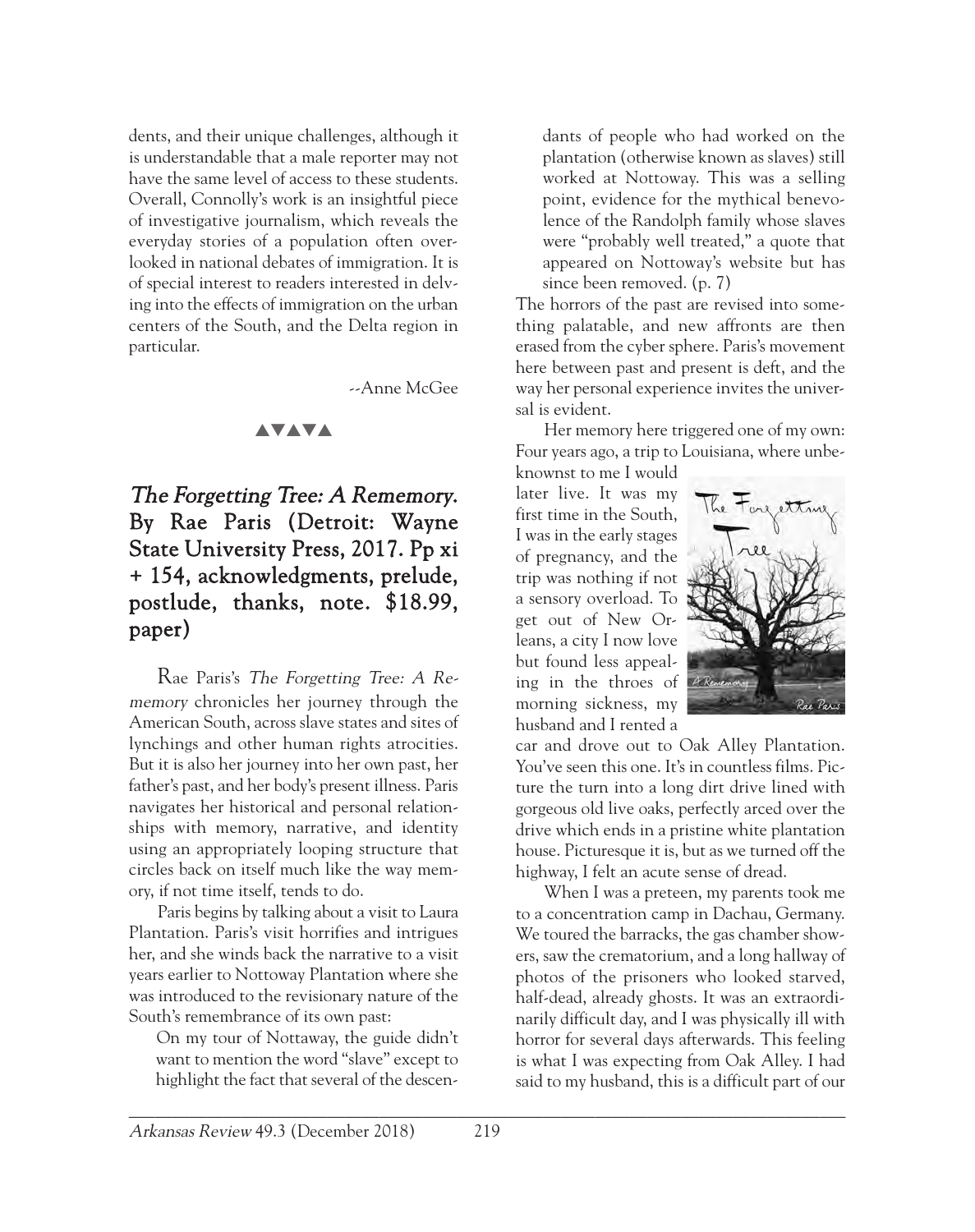history, but we need to do it. We need to learn what we can about slavery and the immense suffering of the people who endured it, the depths of human darkness. Anyone who has been to Oak Alley, or most any other plantation tour, may be laughing here at my naiveté. Paris's experiences at Laura, Nottoway, and later Southfield, where she visits multiple times, could be a description of my visit as well. We were invited to sip mojitos on the porch while we awaited our tour time, in other words to step into the bodies of the former owners. When the time came for our tour of the house, we were told all about the family. The rich country white man, the "city girl" wife who loved New Orleans more than Oak Alley, the tragic rift this caused in their relationship. At one point, the tour guide showed us a portrait of one of the young daughters and told us of the tragedy of her losing a limb. My husband snorted a laugh at this point, and the tour turned to look at us. I knew exactly why he laughed, but most people didn't seem to grasp the irony; how many bodies did slavery maim? But still, I kept thinking, it's coming, they are waiting until we go out to the "slave cabins." But then the tour guide told the story of how the "master" got rich off of one of his slaves, Antoine, who if memory served, was brilliant at grafting pecan trees, and how he was kind and as a reward, gave the man his freedom in his mid-sixties. The tour guide celebrated this "mythical benevolence," even while telling us that the slave worked another twenty years to earn his wife's freedom, and was still working to free his son when he died. I began to lose heart. There was no tour of the reconstructed slave cabins. We had to go through them ourselves, reading plaques about how many people lived in the cabin, what they ate, how they cooked, etc. But by this time, I was too suspicious. The cabins had been rebuilt and I was sure that they, too, had been revised.

If you've never been to the South, this story will give you an idea of both the silence and the extreme anesthetizing that surrounds the past. Paris confronts this reality head on, as she tries

to imagine life for those who suffered under slavery, for those who lost their lives fighting for basic civil rights (like attending university), and most personally, for her parents who grew up in a segregated New Orleans before leaving for California.

Paris layers the cultural, historical, and personal in a hybrid text that includes photographs, poetry, and essay. The photographs add a sense of "proof," of something we can cling to as reality in the murky sea of memory—like the one of Kelly Ingram Park that acts as a postcard of Paris's route. Yet, even in this moment in the text, the reader is left to make that leap. To assume the uncaptioned photograph here is the park in Birmingham which she describes on the same page and which is smaller than she'd imagined: "It makes you think, not for the first time, about the intimacy of violence…" (p. 19). The photographs also document the very act of forgetting, such as how a black community called New Town was destroyed "to make room for things like a parking structure" (p. 43). One photograph here shows an overgrown road of houses fenced off, condemned, and is accompanied by a crude map of "New Town Alley," an attempt to remember what has been forgotten. Someone must do the work of remembering. Of knowing the past.

One of the strengths of this book is that it does not shy away from one of the central tensions of memoir: the trickiness of memory. While most literary nonfiction writes away from this, or around it, or with an insistence that this is how it happened, Paris confronts it head on. In one instance, early on in the book, she writes this beautiful phrase: "you remember walking through the exhibit at Manazar and seeing a pair of baby shoes underneath a glass case similar to the glass case you're walking past now, but there were so many items, you could be inventing those baby shoes" (p. 21). This memory-as-trickster extends to different experiences of her father she has, in relation to her brother and sister which Paris summarizes eloquently: "When you grow up in a big family it can be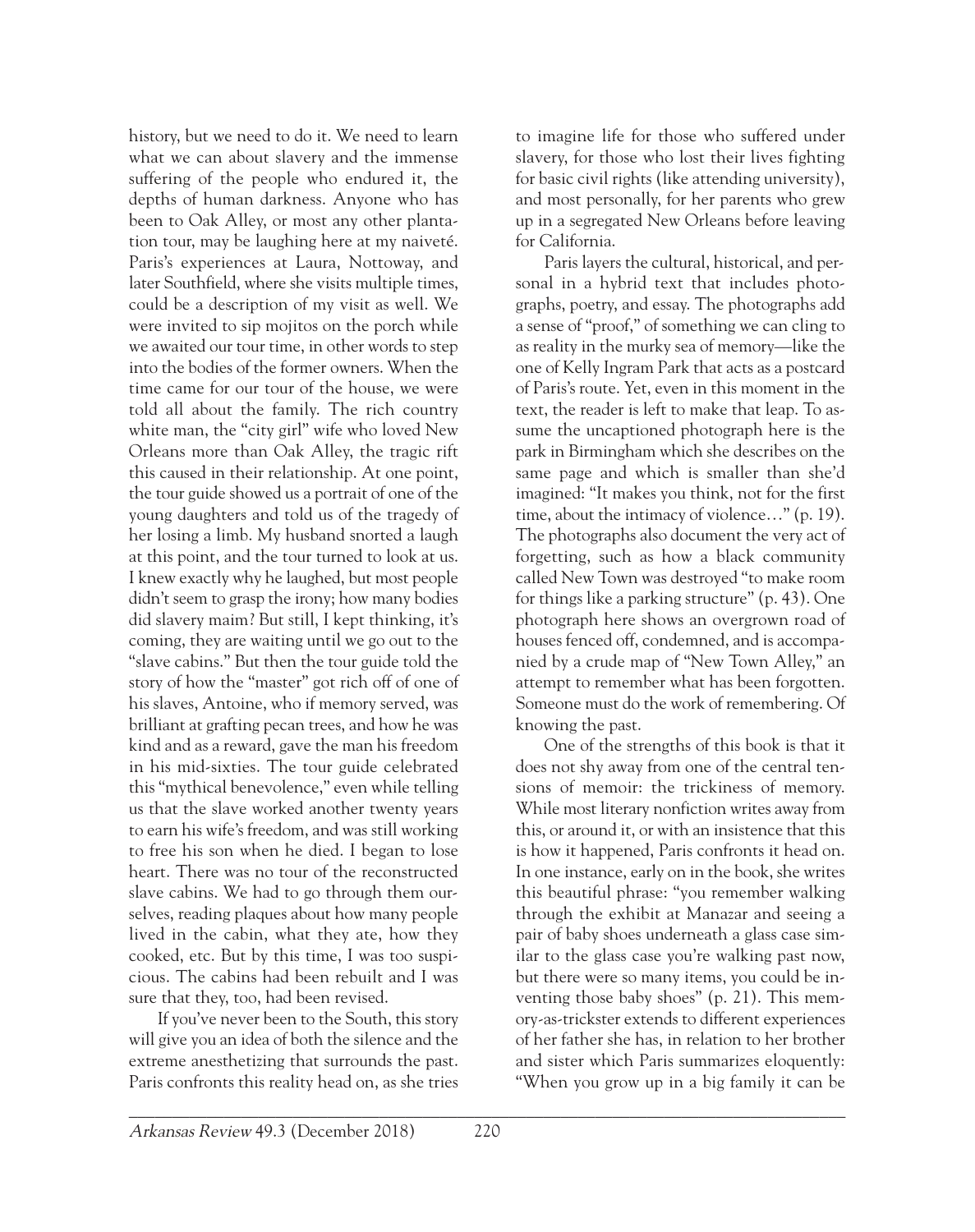easy to forget your story isn't the only story" (p. 79). These memories are only further compressed by grief, and Paris pivots from a cultural grief at our own legacy of violence and racism to a personal mourning for her father. This turn is as natural as the way our brain works, and justifies another turn to perhaps one of the most difficult parts of the book—the current manifestations of racism, from the slaying of Trayvon Martin to the (micro) aggressions of the university and, most disturbing (but I should note, unfortunately not at all surprising) to myself as a writing teacher, the writing workshop. In the title piece, "The Forgetting Tree," Paris writes for (and seemingly to) Trayvon Martin. In another elegant loop of the narrative structure, she takes Martin to Southfield Plantation where she has been, as has the reader, several times before. She plays the tour guide, showing him the atrocities of the slave trade: "Because your death won't let me sleep" (p. 59):

If I open my arms and wrap them around the trunk, let's pretend I can reach your cold hands. Let's pretend this sudden snow doesn't feel like sudden death. Let's make snow slaves and call them angels. (p. 60)

This piece depicts a haunting simultaneity to the past and the present, to the horrors we've yet to overcome. Before we read this section, we read Paris's description of writing the piece in a residency, of reading it to an audience in a "91% white" community (p. 58). Even the reading is fraught with challenges, an audience that misunderstands: "Did you know Trayvon? It sounded like you knew him (p. 40)." New affronts. New displays of our gaps of experience, of understanding, the invisibility of privilege.

This invisibility echoes back in Paris's "An Open Letter of Love to Black Students: #Black-LivesMatter," where she writes to the students who inhabit my community and perhaps yours, academia. Signed by over 1000 black professors, the letter speaks the experience of students: "We're writing to tell you we see you and we hear you" (p. 101). The letter speaks of new horrors, "dolls hanging by nooses," and tiresome

realities "of having to explain your experience in classroom, your language, your dress, your music, your skin—yourself . . ." (p. 101).

As a creative writing teacher, in a field that considers itself at the forefront of "diversity," the (micro) aggressions Paris and others point out are difficult truths we must do better to face. Even the most committed of us blunder. In workshop, well-meaning students, who are horrified to learn that their comments can be construed as racist, make comments about "grammar," in the black speech of characters. They use "voice," as an uncomfortable euphemism, they question the realism of a piece before we as a workshop stop to acknowledge that the reality and experience of a white woman and a black man living in Lafayette, Louisiana, are likely to diverge possibly at more points than they converge. But even as we blunder, we must remain committed to listening and learning to what Paris and our everyday lives are telling us. Our fear of blundering is not an excuse. I may blunder here, now, as I write this, but if I don't try, then I reinforce silence. Books like The Forgetting Tree: A Rememory help us learn without adding to the burden of "explaining your experience," and scholars and writers like Paris teach white professors like me and all of our students a way forward. Even if that way forward circles back, teaching us the present through the past, and vice versa.

The "forgetting tree" refers, Paris tells us, to a tree where slaves were branded, then walked around to erase the memory of their homes, as if circling around could make you forget the life you had been ripped from (p. 55). The "hanging tree," on the other hand, is a tree referred to on a plantation tour, one of the guides claiming it was perhaps not used, but rather called that to intimidate slaves (p. 73). But trees, especially the iconic live oaks of the South, the ones that line the drive at Oak Alley or the ones that shade much of my campus, don't forget; they don't revise. They mark each year with a ring in their trunk, remembering droughts and fires. They make readily apparent the suffering they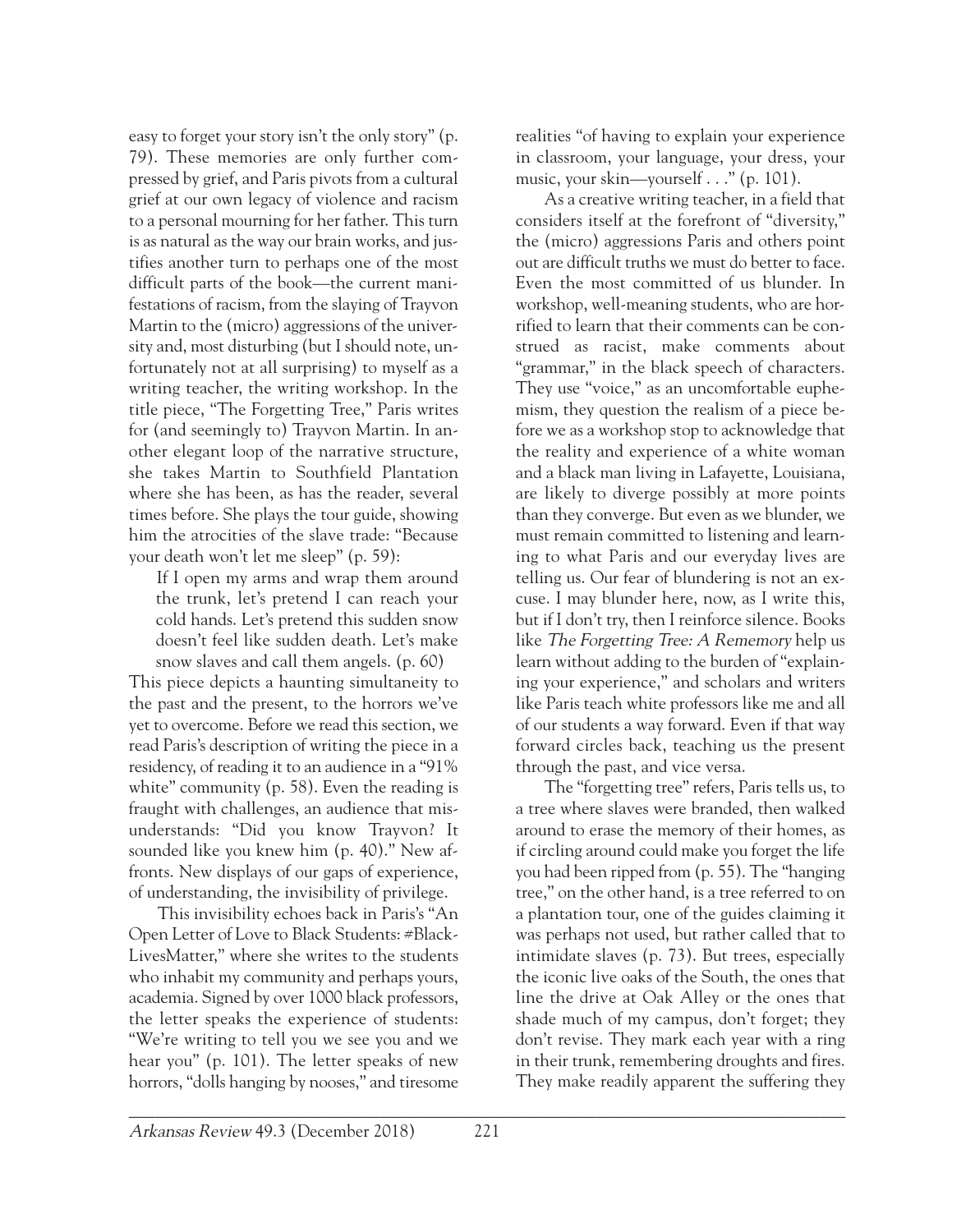have endured even as they grow through it. There is no easy way forward, for the daughters and sons of segregation, the tourist, the plantation guide, the student or the professor, and the degrees of difficulty vary wildly, yet the language to speak the truth and speak it openly by everyone is desperately needed, now more than ever. Rae Paris invites us to open this language up, to unforget, to re-remember, and revise not our past but our future.

--Sadie Hoagland

#### **AVAVA**

Bullets and Fire: Lynching and Authority in Arkansas, 1840–1950. Edited by Guy Lancaster. (Fayetteville, AR: The University of Arkansas Press, 2018. Pp. 344, Acknowledgments, Introduction, Contributors, Notes, Index. \$39.95, paper)

\_\_\_\_\_\_\_\_\_\_\_\_\_\_\_\_\_\_\_\_\_\_\_\_\_\_\_\_\_\_\_\_\_\_\_\_\_\_\_\_\_\_\_\_\_\_\_\_\_\_\_\_\_\_\_\_\_\_\_\_\_\_\_\_\_\_\_\_\_\_\_\_\_\_\_\_\_\_\_\_\_\_\_ Bullets and Fire is an examination of lynching in Arkansas consisting of ten essays that cover various aspects of the topic in a time period from the antebellum era to the 1950s. The book intends, according to its editor Guy Lancaster, to move our understanding of this phenomenon forward by shifting from cataloguing individual lynchings to an investigation of the relationship of this form of violence with broader cultural and political forces present in society. The ten essays use four different approaches to the problem of lynching. Three of them examine lynching in the framework of broad time periods, assessing the apparent correlations between contemporary social and economic factors and this violence. Three of the essays look in greater detail at specific incidents. One of the essays approaches the phenomenon from the perspective of the perpetrators. Three

others are concerned with the role of polite white society in both opposing and perpetrating lynching in the state.

Essays looking at lynching within a broader time frame include Kelly Jones's on the antebellum era. Jones found that mobs actually murdered few blacks during this period. The value of slaves as property accounted for this. Incidents where slaves were lynched, however, usually involved ones where a slave had murdered a white person and in such cases Jones found that the perceived need among whites to assert and uphold white supremacy became more important than the protection of slave property. Randy Finley follows Jones's work chronologi-

cally with an in depth examination of lynching in the 1890s. In this period lynchings increased, with alleged sexual crimes becoming the most frequent stated cause. Finley accounts for these changes as being the "deep concerns about sexuality or gender roles and norms" gen-



erated by the uncertainty spawned as Arkansas changed from a rural to modern and urban society and the political upheaval caused by the Populist efforts at creating a bi-racial political party (p. 62). Guy Lancaster covers much of the same era, although focusing on Pulaski County. Lancaster finds the county unique among the South's capital cities, with a greater number of lynchings per capita than any of the others. In an explanation similar to that of Finley, he finds the cause in the county's more rural character, relative to other states, and the increased likelihood that it would be unsettled by the socioeconomic changes that accompanied modernization. Fewer lynchings occurred in Little Rock itself because it was more integrated into the market revolution and was developing a middle class that opposed lynching.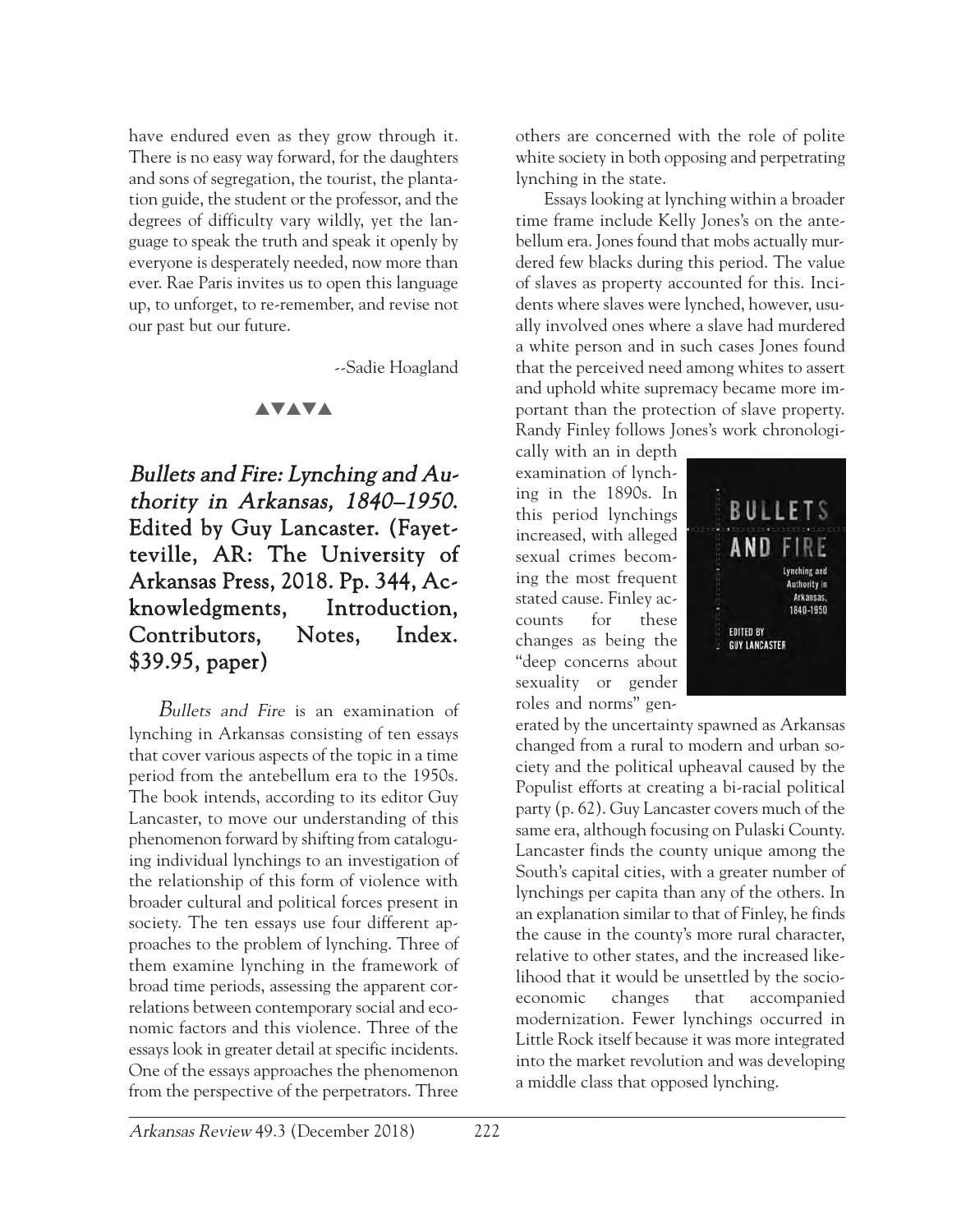The essays detailing particular lynchings point up the complex factors that led to violence. Richard Buckelew examines the murder of five victims in Clarendon in 1898. In this case a white woman actually set the stage for the violence by bringing the five black victims into a plot to kill her husband. The white woman may well have been lynched too, but she avoided being hanged by poisoning herself, leaving her fellow conspirators in the hands of the mob. Stephanie Hart writes about one of the state's better known lynchings, that of John Carter in Little Rock in 1927. In this case the murder of a young white girl led to the arrest of her alleged murderer and his near lynching, but when public officials spirited the man out of Pulaski County the outraged mob turned on another victim, a young black man only alleged to have insulted two white women. Vince Vinikas's essay on the St. Charles massacre is a republication of his article that appeared earlier in the Journal of Southern History and details how a brawl between a white man and a black man turned into one of the deadliest lynchings in American history. Vinikas's work emphasizes themes that appear in the work of both Buckelew and Hart, showing how the character of evidence concerning lynchings makes it difficult of explain a lynching from its apparent origins and virtually impossible to determine what caused a mob to form and act. Inconsistent and contradictory accounts, the little attention paid to lynchings by the white press, and the omission in all accounts of critical details conceals, in Vinikas's view, the secret past of lynching.

Todd Lewis examines the dynamics of the anti-lynching effort in Arkansas in the early Twentieth Century, in one of the three essays that consider what motivated influential whites in the various positions on lynching that they embraced. In his era he finds that deeply religious and well-educated whites, often associated with the Progressive Movement, came to regard lynching as barbaric and worked to suppress lynching. As a result they supported Governor George Donaghey and the legislature in

actually passing laws in 1909 that created a mechanism to suppress lynching. The application of these laws proved largely ineffective, however, because they required the cooperation of local whites to be enforced. Cherisse Jones-Branch's consideration of the Arkansas Council of the Association for the Prevent of Lynching explains the role of white women in opposing lynching and concludes that while the organization did not bring an end to lynching, its educational effort, including attaching patriarchal rationales for mob violence, and pressure on public officials ultimately added to the forces that brought about lynching's end. William Pruden's chapter, on the other hand, reveals how members of the Arkansas Congressional delegation, ranging chronologically from Senator Joseph Robinson to J. William Fulbright, may have opposed lynching. However, their fears of federal intervention in the state and their desire to maintain state's rights led them to oppose all efforts by Congress to pass anti-lynching legislation until Blanche Lincoln and Mark Pryor helped pass a federal anti-lynching law in 2005. A theme running through these essays is how white opposition to lynching usually was based on disgust with the barbarity of mob violence or its immorality, but that its opponents seldom questioned the racist color line that existed that denied blacks equal access to justice or the political power needed to demand that justice and ultimately made lynching possible.

Finally, Nancy Snell Griffith's contribution explores the types of lynchings that occurred in Arkansas, using W. Fitzhugh Brundage's model of varieties of lynching from his Lynching in the South: Georgia and Virginia, 1880-1930 (1993). She finds lynchings in all of Brundage's categories, including private mobs, terrorist mobs, posse lynchings, and mass mobs, although the Arkansas pattern differed from those in other states that have been studied with the appearance of more private mobs in locations with large African American populations. The basis for these categories is the number and type of people involved in the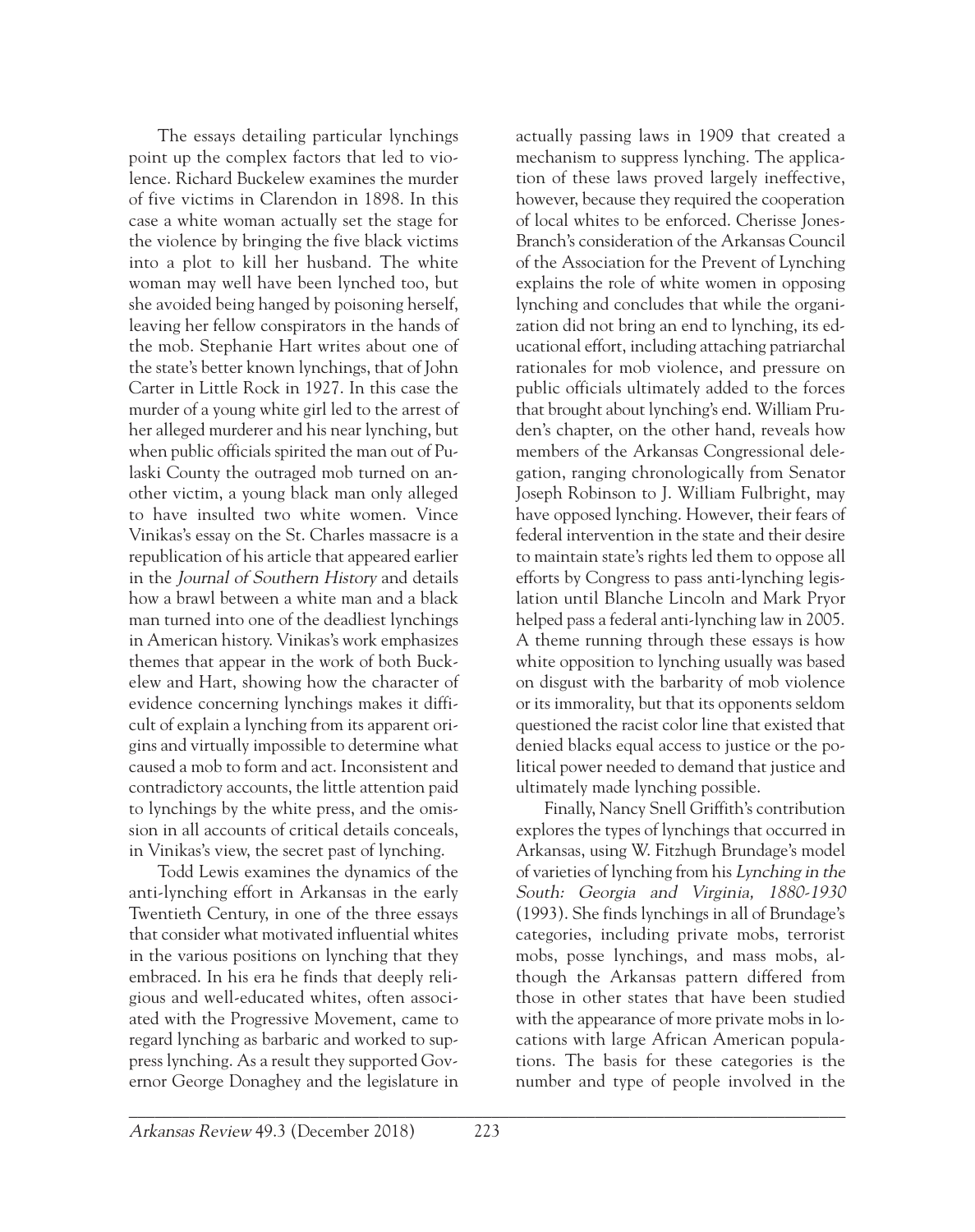lynching and to some extent the supposed purpose of the lynching. As found by Buckelew, Hart, and Vinikas, however, Griffith also recognizes the difficulty of attributing an actual motive to perpetrators of a lynching in any of the categories. It may be noted that such categorization proves somewhat problematic and is revealed in other essays in this volume. Vinikas, for example, pointed out that in the several days of the St. Charles violence, mob action embraced all of Brundage's categories.

Taken together, these essays throw considerable light onto lynching in Arkansas, but they also point out the serious difficulties in achieving any ultimate understanding of the phenomenon. They struggle with basic questions as to what constitutes a lynching. They also grapple with the inadequate evidence that would allow real understanding of what was happening. They also leave questions unanswered. All of the lynchings examined involve black victims, justifying Guy Lancaster's observation as editor that these murders reflect the desire by whites to ensure white supremacy. That leaves unanswered, however, the meaning of events with white victims or violence with black mobs. Even with issues unresolved, this book is an important contribution to the history of Arkansas and sheds light on some of its darkest moments. It should be required reading for all persons interested in the state's history.

--Carl Moneyhon

#### **AVAVA**

Mothers of Massive Resistance: White Women and the Politics of White Supremacy. By Elizabeth Gillespie McRae. (Oxford: Oxford University Press, 2018, Pp. ix-xiv, 240, notes, bibliography, index. \$34.95. Hardback)

Mothers of Massive Resistance: White Women and the Politics of White Supremacy plunges the reader into an overlooked world of long-lasting, well-organized, nationwide efforts of white women to resist racial equality in the United States. McRae correctly asserts that most historical narratives focus on vociferous, white supremacist male demagogues who used the most offensive language against nonwhite people and the halls of legislature to safeguard their way of life, while the women who did the daily work that their legislative agendas demanded are never confronted. McRae's book confronts those women.

The introduction begins with a white mother spearheading a petition against the Supreme Court's 1954 Brown v. Board of Education. Though the introduction begins with a Southern, white mother making the case for her children to attend homogenously white schools, it does not leave racism below the Mason Dixon line as studies of racism and segregations often do: it looks at white women's resistance to equality as a massive, national grassroots movement. The author grounds this seeminglyinvisible network of national, segregationist women through the study of four individuals: "The public lives of Nell Battle Lewis, Florence Sillers Ogden, Mary Dawson Cain, and Cornelia Dabney Tucker paralleled the reign of Jim Crow segregation and were part of a broad and massive network of women across the South and the nation who now populate this story" (p. 5). Though this is a thoroughly-researched historical-study, McRae does not present strictly chronological order, but lets the lives of the women shine forth and parallel the historical events—local and national, domestic and private—that they shaped.

McRae divides the book into two parts. Part I: Massive Support for Racial Segregation, presents white women who entered the political arena in support of the white supremacist status quo. She begins in Virginia with the Racial Integrity Act. While this legislation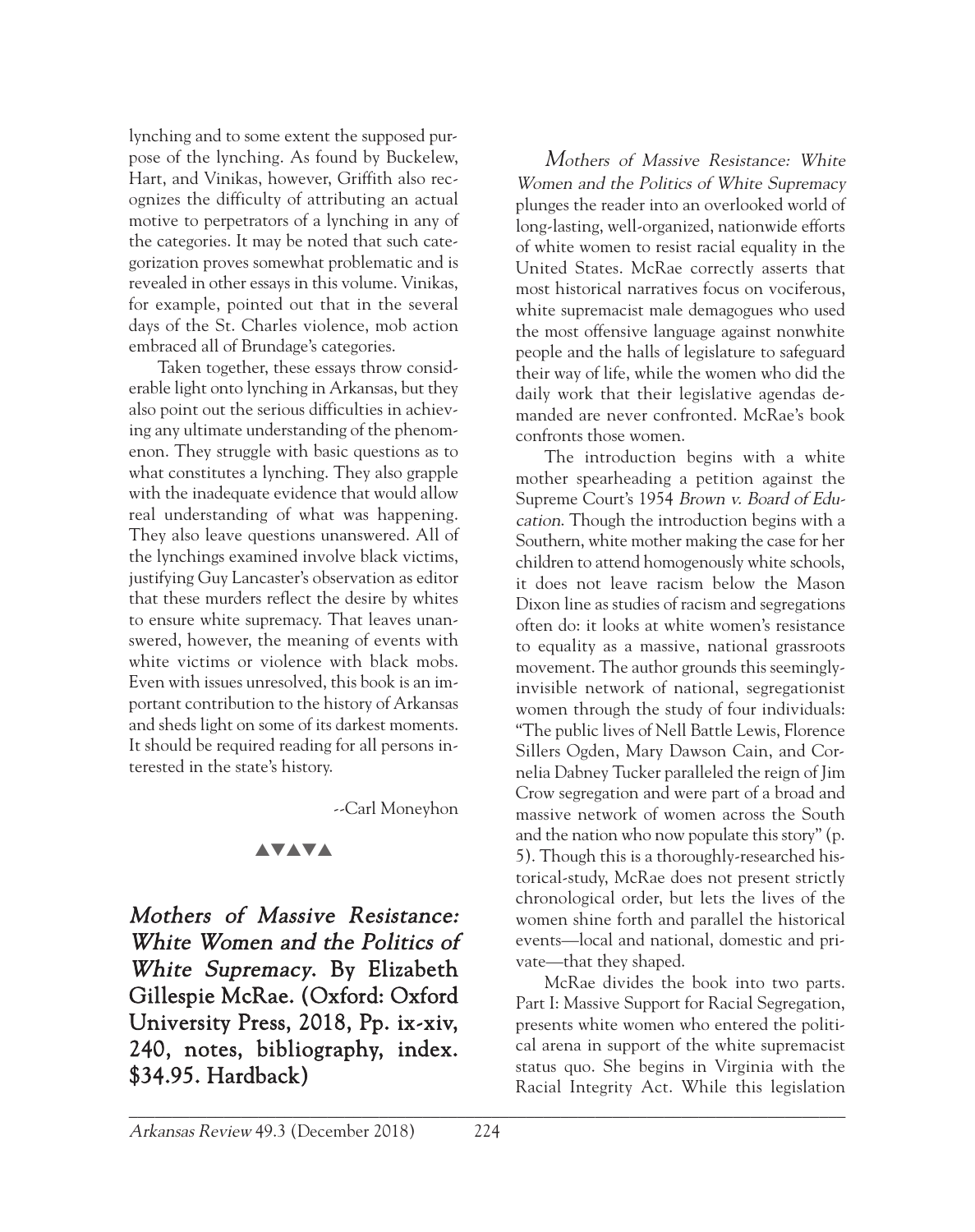smacked of scientific racism, white women worked at the Bureau of Vital Statistics, acting as judgers of who was/was not white. By Chapter Two, McRae explains that even before women officially received the right to vote, segregationist women were already



politically active through use of their authority as educators to control textbook selection and school curricula by proxy. Mildred Lewis Rutherford, a long-term educator at the Lucy Cobb Institute pushed for the creation of textbook selection committees to monitor the removal of black history from school curricula and anything unflattering about white people of the South. The author writes, "Rutherford reminded white southern women that they were the daily workers needed to guarantee that white children learned the lessons of segregated citizenship and that they grew up to be white supremacy's future activists" (p. 42). The crusade to control textbooks across America continues long past Rutherford's original pamphlet, which was used to measure the fitness of textbooks for Southern students and continues to elude detection of federal regulation. Chapter Three introduces three women in detail—Florence Sillers Ogden, Mary Dawson Cain, and Cornelia Dabney Tucker—all segregationist women. In Part Two of the book, McRae reveals that these women were far from the political fringes but boasted political ties from Boston to California. By Chapter Four, McRae introduces Nell Battle Lewis, a seemingly progressive white woman, who used her very political opinion column to reinforce Jim Crow through sentimental presentations of black people who knew their "place" under white supremacy.

Part II: Massive Resistance to the Black Freedom Struggle, 1942-1974 addresses white women's reactions to the modern Civil Rights Movement. It is also where the strengths and the one weakness of the book shine forth. A strength of this book lies in its semantics. McRae is unafraid to plainly state where segregationist and conservative interests and rhetoric overlap and to pinpoint where even academics fail to showcase them. With the academic failures, she asserts that the community is "perpetuating a false divide in the historiography" (p. 232) and practices "intellectual segregation" (p. 232). She defines these terms to clarify that they are similar. Another strength is that for each of the women, she demonstrates how they approach segregation/conservative politics differently, even pointing to subtle differences between Mississippi Delta politics and those of the state's Piney Woods. If the book has one weakness, it is that she did not explicitly state that white women's fierce defense of the status quo explains black women's hesitancy to embrace feminism. For all of their passion surrounding motherhood, white women only saw the black women who populated their imaginations as maids and mammies, but never mothers.

--LaToya Jefferson-James

## <u>avava</u>

Social Inequality, Criminal Justice, and Race in Tennessee: 1960– 2014. By Gerald K. Fosten. (Lanham, MD: Lexington Books, 2018. Pp. xv + 131, preface, acknowledgments, bibliography, index. \$85, hardcover)

As a southern African American male, when I read the terms "criminal justice" and "race", the first images that come to my mind are of mostly black and brown men working in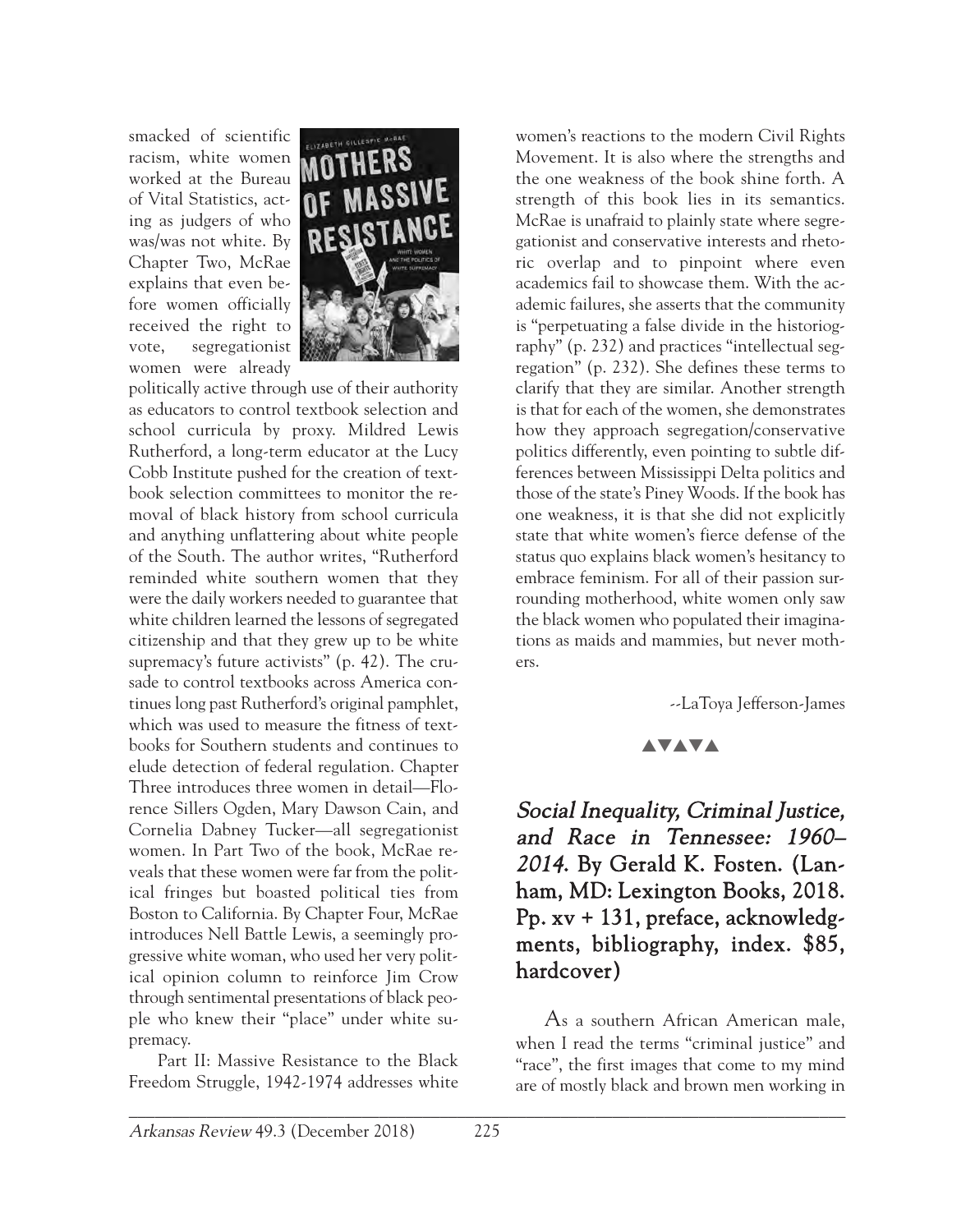hot and humid southern fields while a horse-mounted correctional officer, shotgun in hand, oversees prisoners serving their time. This is an image constructed from my own observations as well as from first-hand accounts of family and friends who have expe-



rienced the correctional systems in various southern states. It is an emotional image that obviously echoes the horrible institution of slavery in our country's history. The relationship between criminal justice and race is complex, and so I approached Gerald K. Fosten's book with curiosity as to how he would approach this potentially emotional topic.

Fortunately, Fosten's Social Inequality, Criminal Justice, and Race in Tennessee: 1960- 2014 goes beyond the emotional dimensions of his controversial topic to present a well-researched, reasoned and credible argument that the post-civil rights era Tennessee justice system is playing a major role in the civil disenfranchisement of a significant number of the state's African-American males, which in turn is leading to what he terms a "civil death" for a portion of the electorate. He notes, "The consequences of civil death associated with benign neglect, laissez-faire racism, and policy racism result in an unequal distribution of national, state, and local resources and compound the inequality undermining local, regional, and national stability" (p. x). His study presents a disturbing view into a process that sees government policy, private corporate interests, and systematic racism collaborating in the creation of a state of social inequality that undermines the very foundations of a strong and functioning democracy.

Fosten's ultimate purpose is presented to the reader in the early sections of the text when he states "this study examines race, mass incar-

ceration, felon disenfranchisement, and lack of political will to address social inequality in postcivil rights African American communities in Tennessee. The central thesis of this book is that business-public relationship arrangements by using public policy are designed to support a racist conservative agenda by disproportionately incarcerating African Americans" (p. 1).

Fosten then goes on to make his case in six chapters which address many complicated issues of interest to anyone concerned about social inequality and social justice in our nation. The first chapter of the text lays the foundation for his overall argument by establishing the criminal justice system as a tool of social policy in the state of Tennessee. This opening discussion includes a look at the state's history of problems related to the criminal justice system and its application to African Americans. In this chapter, he also presents the two main research questions that led to his in-depth research and his alarming conclusions:

Q1: Are race, mass incarceration, and felon disenfranchisement collectively used to influence election outcomes in Tennessee? Q2: Did profit-seeking motives or other forms of economic incentives contribute to racist policy in the criminal justice system of Tennessee? (p. 11)

With these two questions, Fosten places his study at the troubling intersection of race, politics, and economic profit. By doing so, he frames the problem in a manner which took me back to a commonly held view of the prison system as the "modern day plantation" for African American men. Fosten's research questions cast shadows of slavery and Jim Crow, dressed in a post-Civil Rights hood, over the issues faced by African American communities in Tennessee. It is a shadow that extends into the second chapter.

In his second chapter, Fosten moves his discussion to the topic of white nationalist interests and the history of African American social inequality in Tennessee. Fosten directly and effectively addresses the role white supremacy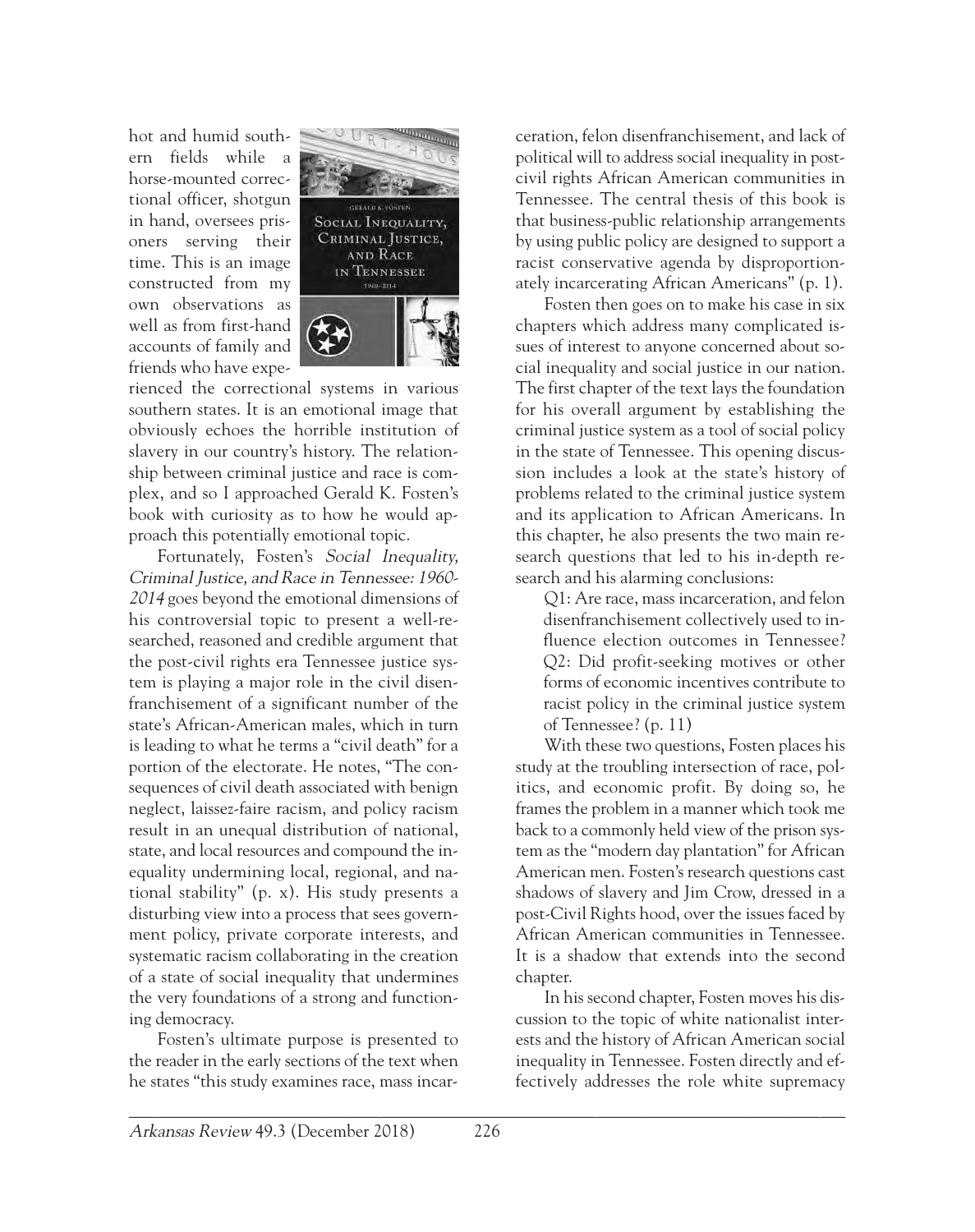plays in the application of justice in the state. He argues that the unequal justice in Tennessee is founded on the fear of the majority white population losing some of their political power to real or perceived threats from African American economic and political progress in the state. Fosten's study shows that criminal justice policies have addressed this threat by making a segment of the African American community incapable of using political power. Through the use of aggressive law enforcement targeted at the African American community, black men are being subjected to policies which lead to felony imprisonment and the "civil death" of ex-felon disenfranchisement after they are released. One of the most striking sections of Fosten's text is a segment where he outlines the overly complicated procedure an ex-felon would have to go through to regain an essential part of citizenship—the right to vote. Fosten successfully shows how every stage of the criminal justice system seems to be aimed at making the ex-felon politically powerless. As he so accurately writes, "The criminal is the new second-class citizen . . . and Tennessee law denies criminals participation in a host of activities essential to self-determination" (p. 30).

After addressing the role of white nationalism in the sustained social inequality of African Americans in Tennessee, Fosten reviews the debates and perspectives that surround his topic of study. In his third chapter, he does a thorough job of outlining and responding to competing perspectives on the following topics: the role of the criminal justice system in black inequality, assessments of the prison industrial complex, the symbiotic relationship between the justice system and the prison system, conservative agendas and white supremacy, and African American responses to all these subjects. This chapter's review of relevant literature effectively enhances Fosten's ethos as he clearly presents the depth of his knowledge on these topics.

The next two chapters of the text present comprehensive analytical responses to Fosten's initial research questions. He first addresses the question of African American disenfranchisement. Through a synthesis of qualitative and quantitative data, Fosten presents a very convincing case that "the criminal justice system serves as a control system to subjugate and disenfranchise African Americans" (p. 82). This is a bold conclusion that some might see as incongruent with 21st century America, but Fosten's persuasive presentation of data forces the reader to face the reality lived by many black communities in direct and unwavering terms. When it comes to answering his second research question, Fosten does not sugarcoat the conclusions about the role profit-seeking motives play in black inequality in Tennessee. The author approaches this topic with the same attention to detailed data he used to answer his first research question, coming to the sobering and well-substantiated conclusion that "Justice is not the primary motive. The criminal justice system in Tennessee is more susceptibly motivated by the generation of revenue and profit" (p. 94).

Fosten is not content, though, with just painting the bleak picture of race and criminal justice in the state of Tennessee. He concludes his book with a detailed presentation of policy recommendations aimed at balancing the scale of social standing and political power in the state. It is this final chapter that is the shining jewel of his ultimate argument. The recommendations are thoughtful, specific, and provide a foundation for further research and consideration by both policymakers and those who are negatively affected by the criminal justice policies of the state. This chapter underscores how the book is not just a text for academics. It is a study for anyone, ranging from ex-felons to elected officials, who is interested in the dynamics of social inequality and in finding possible solutions. One of Fosten's stated goals for the book was to "serve as a reference for researchers on the subject of social inequality and political and economic participation. More importantly, this book will inform those African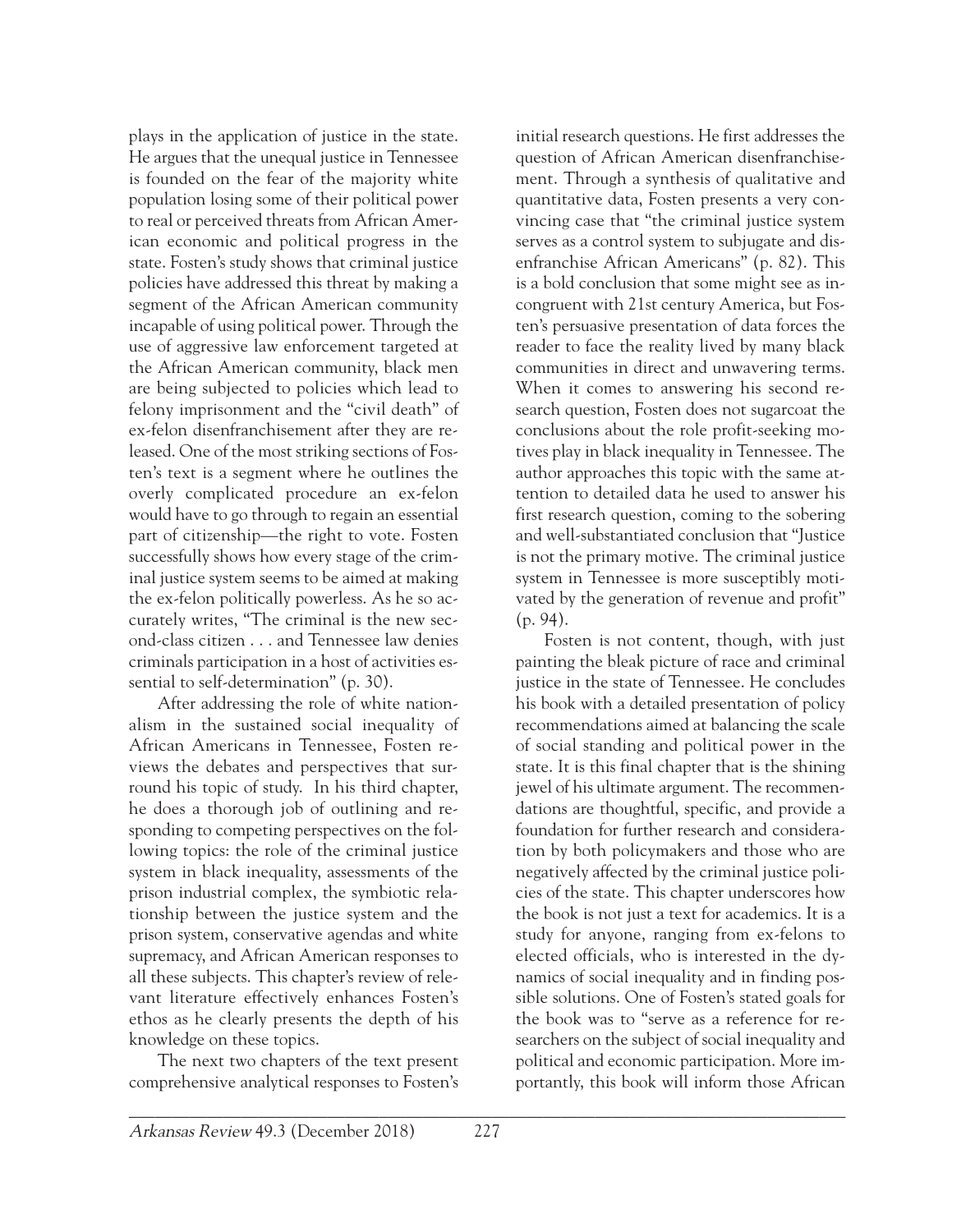Americans who are conscious of institutionalized forms of discrimination and its relationship to African American social inequality" (p. 61). Fosten has definitely achieved this goal.

What is most powerful about Social Inequality, Criminal Justice, and Race in Tennessee: 1960-2014 is the manner in which Fosten delivers a well-researched, extensively documented, honest, thought-provoking, and accessibly written study. He speaks "truth to power" using his credibility as a researcher, his logically arranged discussion points, and his ability to not shy away from the dark reality of his subject matter. Fosten's book is a rich resource and a significant research study that serves as a strong indictment of the Tennessee justice system.

I began this review with an emotional image I had of the African American male's place in our modern-day justice system. After reading Fosten's book, my emotions are still there, but they are now grounded in logical, evidence-based data that creates a more complete vision of justice and race in our society. It is a vision which makes this reader's indignation even stronger, but it is encouraging to know that scholars and activists, such as Fosten, are working towards creating a future of social and political equality for all.

--Earnest L. Cox

#### **AVAVA**

The Burden: African Americans and the Enduring Impact of Slavery. Edited by Rochelle Riley. (Detroit: Wayne State University Press, 2018. Pp. xi + 178, notes, author biographies. \$18.95, hardcover.)

On the same day that I received my copy

of The Burden: African Americans and the Enduring Impact of Slavery, the ABC Network fired Roseanne Barr and cancelled the reboot of Roseanne over a tweet in which Barr compared former Obama advisor, Valerie Jarrett, to an ape. This insult hurled at Ms. Jarret reverberates four centuries' worth of American history, more than half of which witnessed white Americans using the dehumanization of Africans and African-Americans to justify their enslavement. This debasement frequently centered on the comparison of African-descent people to primates—perhaps most infamously in Thomas Jefferson's Notes on the State of Virginia, in which Jefferson provided intellectual validation to pseudo-scientific musings that would later mask uncomfortable truths about the third president's own second family with his enslaved sister-in-law, Sally Hemings. Unwrapping my copy of The Burden on this particular day was poignant, as the central thesis to this collection of essays is that the legacy of enslavement lingers in a nation that has refused to fully recognize or atone for the stolen people and labor, destroyed families, and bruised psyches of black Americans to whom the economic and cultural success of the United States is owed. Renowned journalist Rochelle Riley, who edited this volume and offered her own contributions, asserts that "enslavement did not end," but just "changed addresses" in the forms of Jim Crow, and then the school-to-prison pipeline and destruction of black communities through drug epidemics, government neglect, police vi-

olence, pervasive caricatures and appropriation of blackness (2). This powerful work is a sobering, exhausting, sometimes joyful, and timely reminder that there is yet much to do in dismantling white supremacy and reliving black America from the burdens of enslavement.

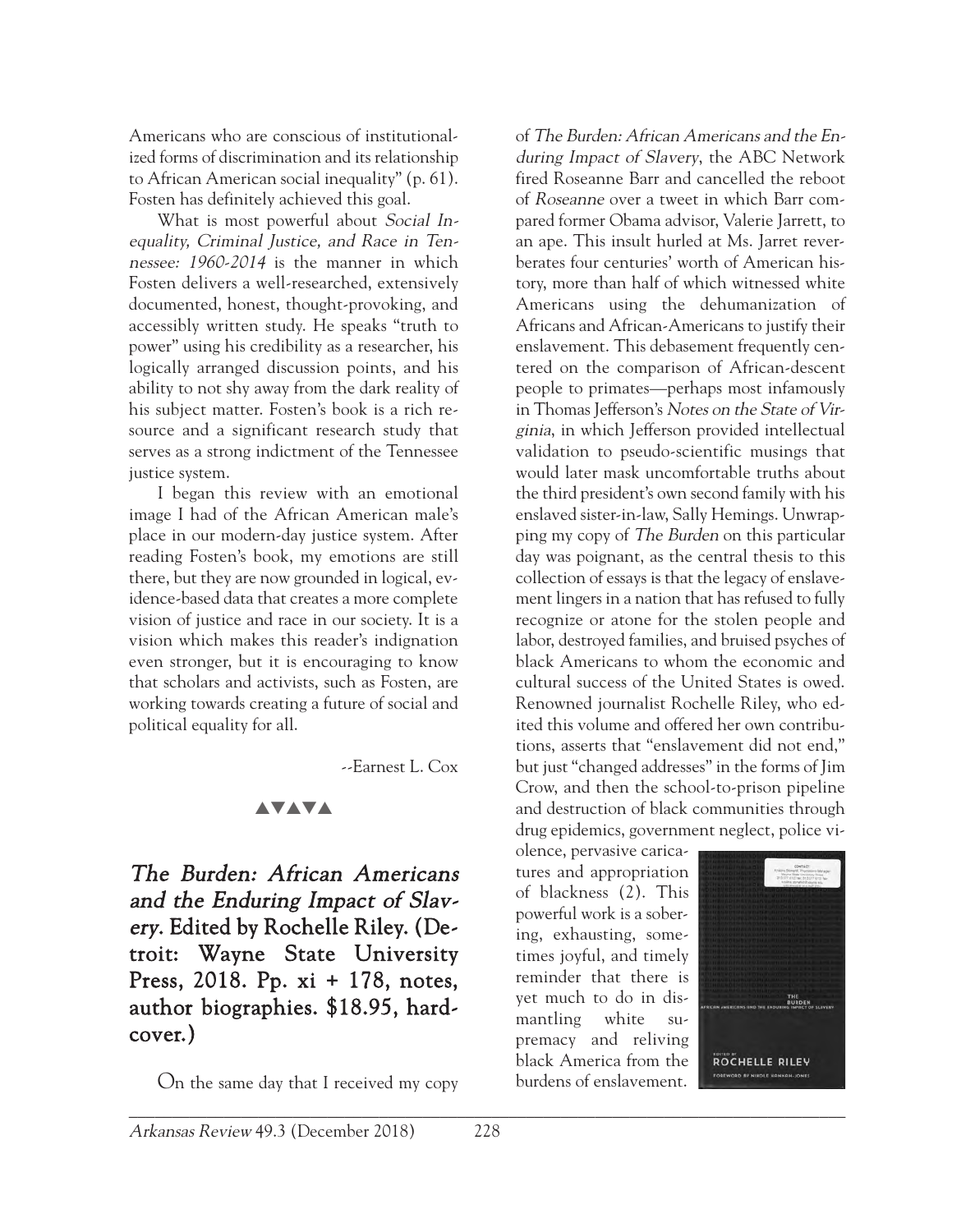Among its twenty-four articles, standout pieces in The Burden abound. Of particular significance to Arkansans is a critique from Michael Simanga, an expert in African American art and culture at Georgia State University, who visited Bentonville's world-renowned Crystal Bridges Museum and noted the absence of African Americans and virtually all Americans of color in the galleries that reflected only white-created art, and whiteness. In a darkly funny comparison, Simanga states that Crystal Bridges, like most American museums, props up an ahistorical narrative that "minimizes the extreme violence" of white supremacy on black and brown bodies to sanitize whiteness in all American cultural institutions, much the way "rap music sold at Walmart" is the "clean version . . . devoid of the rhyme that houses the pain, the rage, the demand to be heard" (134- 35). Biographer A'Lelia Bundles confronts the continuing problem of white-washed public education in the "The Armor We Still Need," recalling the utter dearth of black history in the nation's junior high and high schools in the 1960s that is still largely unrectified in an education system where white authors and teachers make few efforts to correct textbooks or build on the narratives uncovered by historians of black American history. Bundles remembers her own history classes in 1968 Indianapolis and that she never learned anything about men like her ancestor, Representative Henderson B. Robinson, who was elected to the Arkansas state legislature during Reconstruction and who later served as sheriff of Phillips County (29). That Arkansas-educated students do not learn about the Representative Robinsons of their own state in 2018 speaks to the urgency of Bundles's writing.

Yet the soul of The Burden, is in the essays that honor the legacies and continuing work of black women who fight for justice. Enslavement meant that black women and girls never enjoyed the same legal protections as did their white counterparts; every moment from kidnapping in Africa to the present has reflected that black female bodies are exploited in a system that values them for manual or sexual labor to white benefit. Charlene Carruthers, founder of the Black Youth Project 100, connects the debasement of kidnapped African women by European captors in the slave castles of coastal Africa to the police violence and state murder of women such as Korryn Gaines in 2016, arguing that the United States was "not designed to love or care for black women . . . any semblance of dignity we possess was fought for and maintained by those who imagined another world was possible" (41). Author Tamara Winfrey Harris further connects the legacy of bondswomen to persistent state abuse of black school girls, affirming that in the twenty-first century, "black girls still cannot be children" because black womanhood is a "threat to be neutralized," and that until black girls and women are free, "none of us is free" (pp. 72-73, 75). The visibility of these girls and women in the current Black Lives Matter and #SayHer-Name movements; the political climate where brown immigrant families are separated with impunity; the situtation in which black femininity has been and continues to be abused; and the resilience of black women—each of these reverberates. Journalist Michelle Singletary remembers the story of her enslaved great-greatgrandmother, who was brutally beaten for nursing her own child from her left breast—the breast that her white mistress favored specifically for her newborn, white child (pp. 153-54). The image of a black woman's body used as a resource for white benefit at the expense of black well-being resounds in an era where viral videos prove that the state views black female bodies as expendable. Nevertheless, black women and girls persist—a reminder beautifully affected in anthropologist Mark Auslander's essay, "Object Lessons: Re-encountering Slavery though Rose's Gift," that details a patched cotton bag that Rose gave to her daughter Ashley, just before the little girl was sold in a South Carolina slave auction. Ashley's granddaughter, Ruth Middleton, later embroidered the bag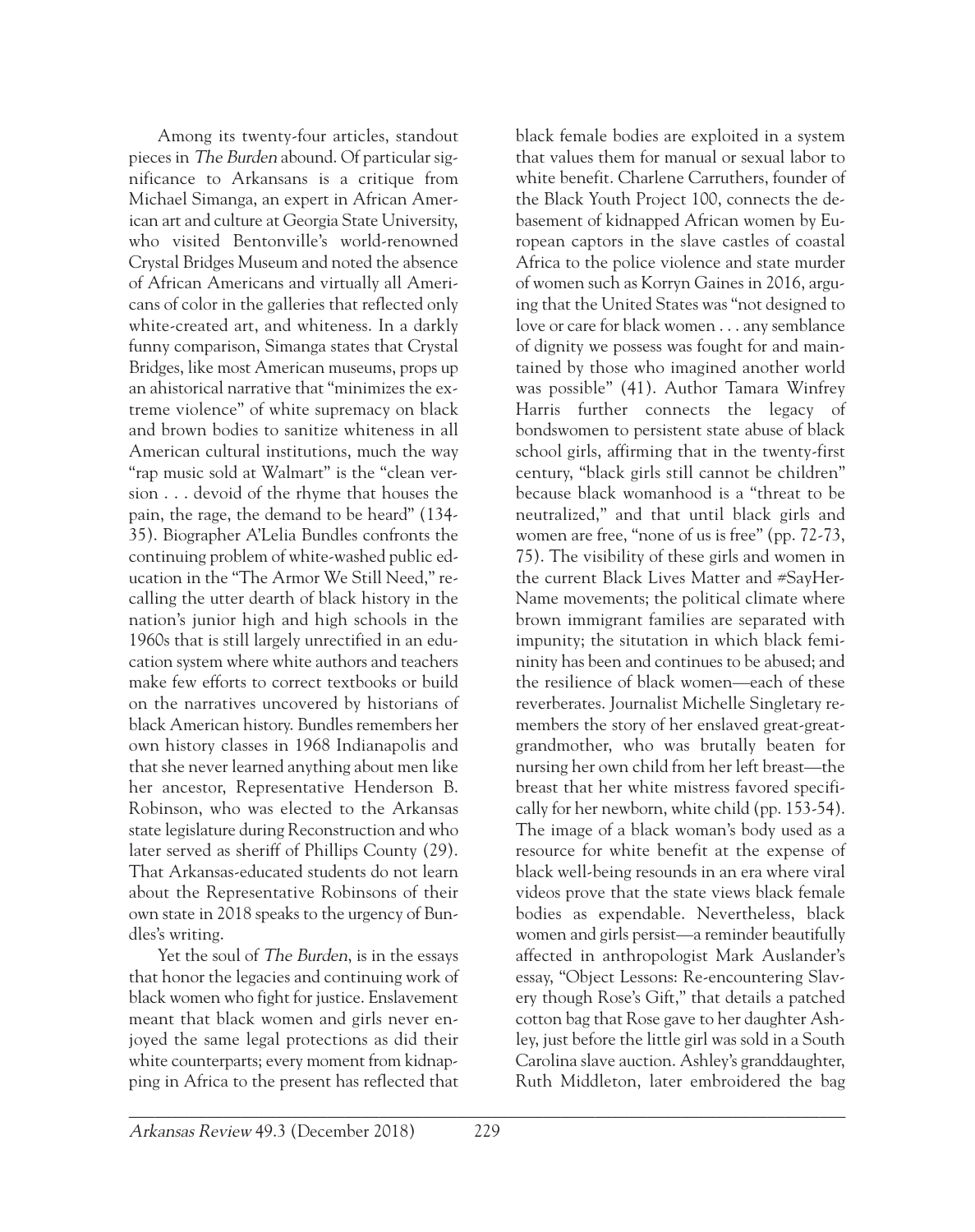with the words Ashley remembered her mother saying to her: "It be filled with my Love always" (p. 89). This material reminder that love and spirit can never be enslaved, was rediscovered in 2007 and can be viewed today at the National Museum of African American History. The Burden, and the burden, sting.

--Misti Nicole Harper

#### **AVAVA**

For Slavery and Union: Benjamin Buckner and Kentucky Loyalties in the Civil War. By Patrick A. Lewis. (Lexington, KY: University Press of Kentucky, 2015. Pp. 181, epilogue, acknowledgments, notes, bibliography. \$50.00, cloth)

For years, some scholars have argued that the Civil War was not about slavery. Patrick A. Lewis challenges this notion and masterly reveals in his book, For Slavery and Union: Benjamin Buckner and Kentucky Loyalties in the Civil War, the complexity of fighting for the Union army and the ideals of the United States Constitution while seeking to protect and sustain the enslavement of people of African descent, especially within the state of Kentucky.

According to Lewis, Kentucky was one of four Border States known in part as the "Upper South" that did not side with either North or South during the Civil War. The historian William E. Glenapp points out, "Together Delaware, Maryland, Kentucky, and Missouri had a white population of almost 2,600,000, nearly half that of the population of the eleven states of the Confederacy." These borders states also had a combined enslaved population of 1,208,758: nearly one-fourth of the US black population. Kentucky never freed its enslaved population as the other Border States did.

Patrick A. Lewis, a distinguished researcher and scholar of Kentucky Civil War history offers insight into the mindset of the nineteenth century white, loyal, pro-Union men. Through letters, journals and newspaper articles, Lewis illustrates Benjamin Buckner and fellow Kentuckians' interventions to control slavery and their efforts to restrict the rights of Negroes during and after the war.

In his book, Lewis also discusses some of the

prominent political figures of Buckner's time, including Henry Clay, who was instrumental to the Missouri Compromise, which was the first compromise that attempted to settle the issue of slavery; Abraham Lincoln, who practiced law with Buckner's father



(Aylett) and was elected the 16th President of the United States; and John Marshall Harlan, who became an associate justice on the Supreme Court and was the "Great Dissenter" in the Plessy v. Ferguson decision in 1896.

John M. Harlan was a contemporary of Buckner. They would both become bluegrass lawyers; they would join the federal army and command men in battle and fight to maintain the Union, as they knew it. Buckner's legacy, unlike Harlan's, however, would be lost to the annals of history if not for the diligent research and writing of Patrick A. Lewis.

Lewis portrays Buckner as somewhat of a victim, caught between his struggles to engage his wealthy fiancée, to lead in the Union Army, and to serve "the government he loved as well as the section of the country (and its institution) which, indeed, shaped him as a white man." Much of Buckner's motives are predicated on the approval of Helen Martin to win her love, the blessing of Dr. and Mrs. Samuel Martin (Helen's parents), and the status that he would obtain thereby—economically, socially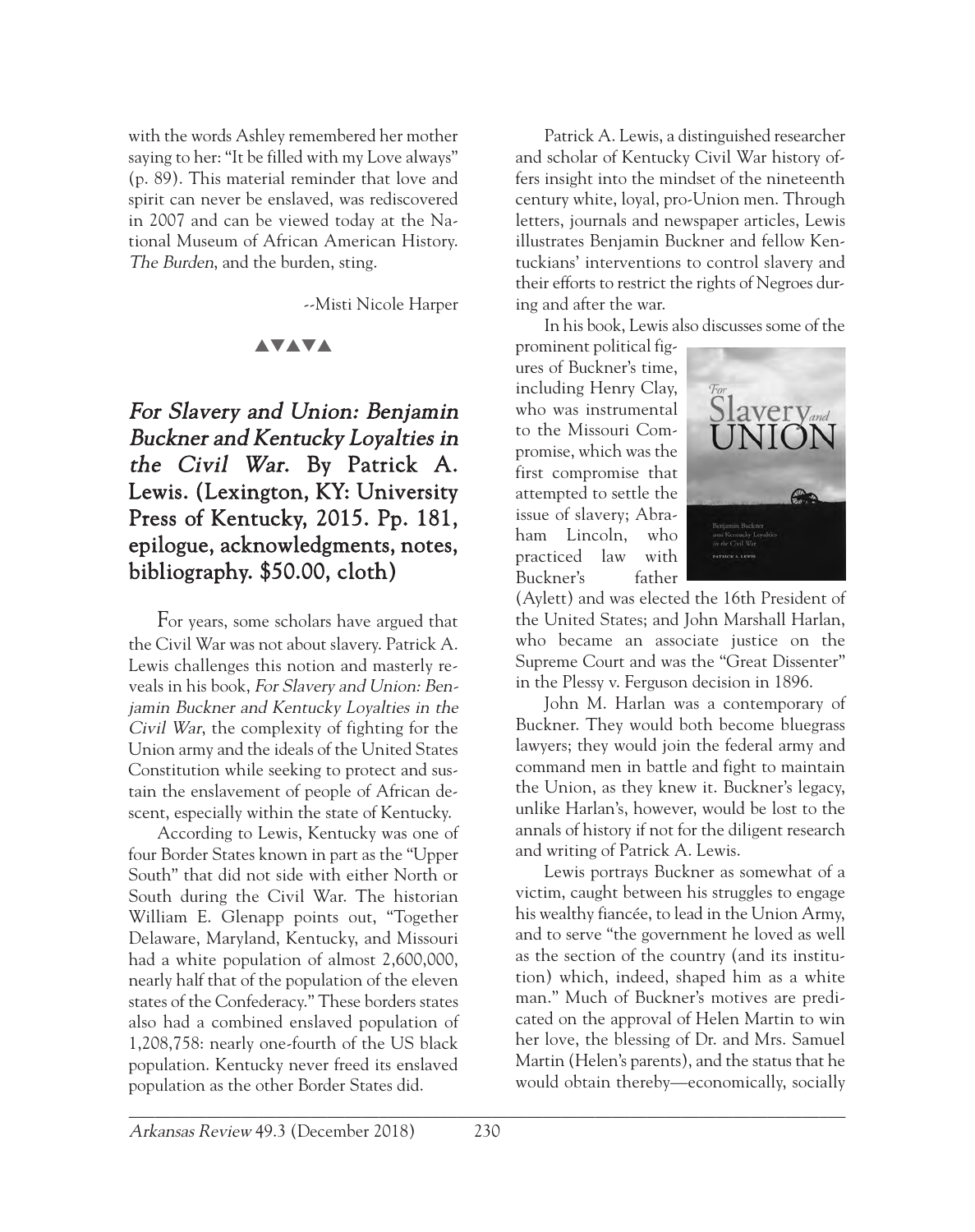and politically. The question arises: how much of this portrayal represents Buckner's own volition or beliefs rather than Lewis's interpretation of them?

In For Slavery and Union, Lewis writes that Buckner's pivotal point was in his second year of the war, as Major of the United States 20th Infantry, when he expressed these sentiments: "We joined the people of the North (a people whom we did not love) to fight the South (a people with whom we were connected by ties of relationship, interest, the identity of our heart and institutions) merely upon principle and to preserve that Constitutional form of government which was the wonder and admiration of the world. But the president has by the shake of the pen taken away all that. But what are we to do? Where can we go?" (p. 103).

According to Lewis, this "shaking of the pen" was Lincoln's Emancipation Proclamation, which undid Buckner's commitment to the United States and challenged his support for the Union Army. He reluctantly united with former Confederate combatants to challenge and undo the benefits of the 14th and 15th Amendments to the United States Constitution within Kentucky and beyond.

Lewis's writing invokes comparison to Lawrence Goldstone's Inherently Unequal: The Betrayal of Equal Rights by the Supreme Court, 1865–1903, which deals with acts of violence, court cases, militia, and legislation that hindered the advancement of former slaves and black veterans and ushered in the era of "Jim Crow." The 1860 census for Kentucky indicates that there was a population of free people of color of 10,684 in the state, causing one to wonder what contact or interaction that Buckner may have had with any of them. Whatever the case, Buckner left the Union Army in protest of Black men joining the fraternity of US soldiers, and Kentucky enlisted 25,000 Negro soldiers comprising over 16 regiments of US Colored Troops from 1864 to the end of the Civil War. These Black Kentuckians fought and died for their freedom, to save the Union and

the Constitution, and, ironically, to protect Buckner and his fellow "loyalists" who later labored to deny them of their rights as citizens.

For Slavery and Union is a must read for anyone looking for insight into the unique position of Kentucky during the Civil War as well as for those who are seeking to understand disenfranchisement of African Americans and the inception of "Jim Crow" in its aftermath.

--Ronnie A. Nichols

## **AVAVA**

Turning Points of the American Civil War. Engaging the Civil War series. Edited by Chris Mackowski and Kristopher D. White. (Carbondale: Southern Illinois University Press, 2018. Pp. xxi + 248, lists of illustrations, forward, acknowledgments, note about sources, introductions, contributors, index. \$24.50, paper)

To most casual history readers the turning point of the Civil War is a seemingly simple and obvious no-brainer; Gettysburg, case closed. It

was, after all, the most famous and largest battle of the war in terms of name recognition, troops engaged, and total casualties sustained by both armies. In addition to such statistical support for its claim of preeminence, President Abraham Lincoln made a per-



sonal visit to the battlefield within months of its final shot and, through the eloquence of the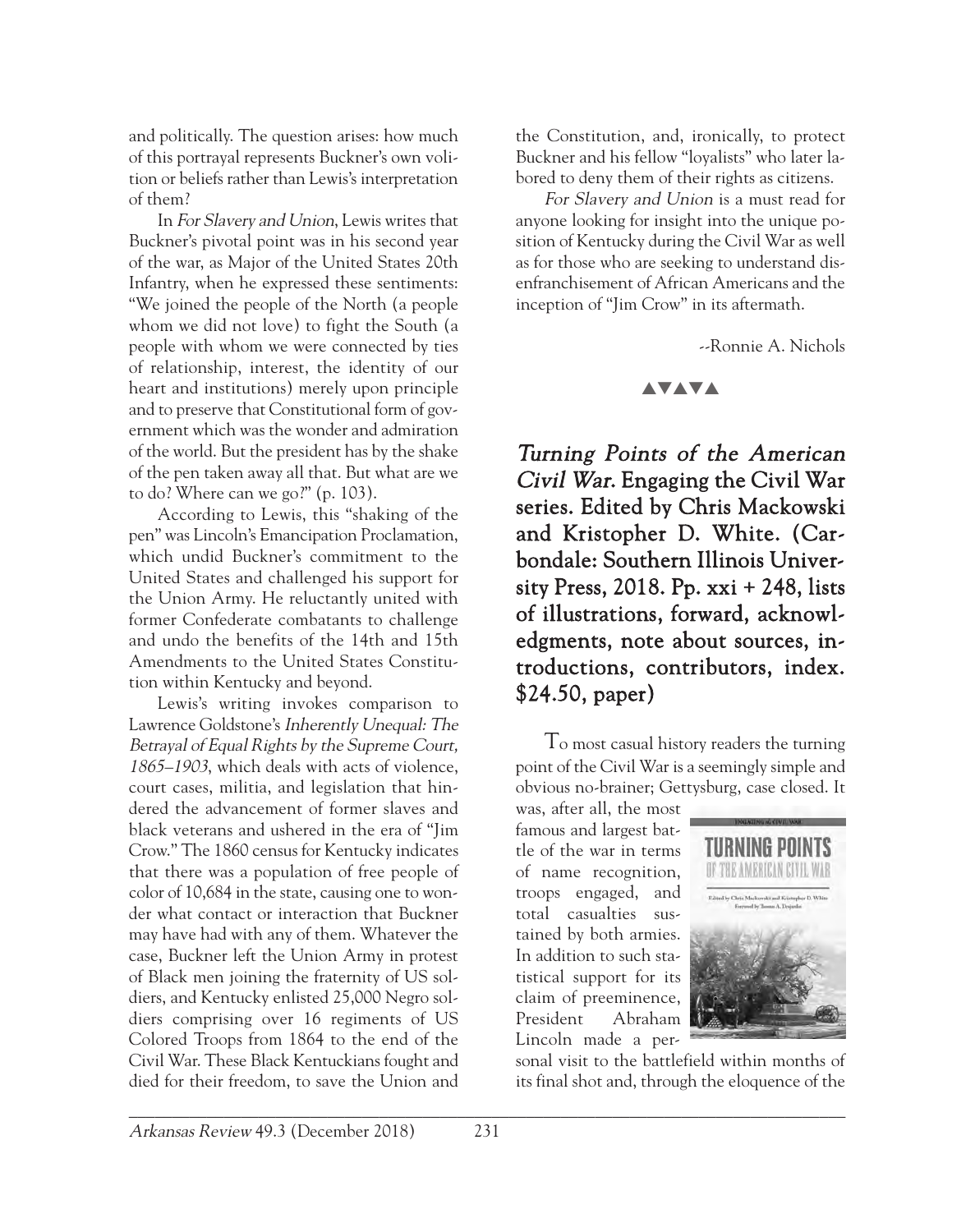Gettysburg Address, christened it as hallowed ground upon which the Union Army changed the war's moral trajectory into a righteous mission for the simultaneous goals of reunification and emancipation. Likewise, John Badger Bachelder began his self-anointed process of tightly controlled commemoration of Gettysburg shortly after the battle's conclusion, and thus did as much as anyone to position the July 1863 battle's enduring popular reputation as the war's most crucial turning point.

That assessment has been reinforced through testimonials authored by veterans of both armies, enough monuments to commemorate seemingly every square foot of the contested terrain, as well as numerous books and movies and other pop cultural interpretations of history. However, as decisive as the Union victory was, and how poignantly poetic were Lincoln's words, the military outcome at Gettysburg did nothing to change the fate of Vicksburg or the strategic importance of the Western Theater. All of which leaves significant room for on-going debate by professional historians and enthusiasts alike, which usually comes down to different and even competing definitions of the term "turning point."

In Turning Points of the American Civil War, editors Chris Mackowski and Kristopher D. White have brought together nine authors who present and frequently challenge our understanding of traditional turning point claims such as Gettysburg and other potential turning point events, as well as significant political developments (including the creation of the congressional Joint Committee on the Conduct of the War, Emancipation, and the election of 1864). Following a fine introductory essay by Thomas Desjardin that summarizes and challenges the nearly immediate claim for Gettysburg as the war's high-water mark, the editors also provide well-written introductory essays that set the context for each essay. The chronological arrangement of this collection of essays reinforces the editor's foundational concept that all of the events of the war built off each

other, from the earliest days to later events leading to the conflict's conclusion. Furthermore, the search for a definitive single turning point is at least partially an over-simplification of how conflicts come to their end and how that conclusion might have been reversed if a single event had turned out differently.

The earliest event under consideration is the July 21, 1861, Battle of First Bull Run and the rise of George McClellan to command of the Union army in the Eastern Theater necessitated by the embarrassingly decisive nature of the Union army's defeat under Irvin McDowell. Despite his many shortcomings, which would be exposed over the course of the next year, McClellan initially looked like the man for the job and he deserves credit for the way he reshaped the army through a rigorous regime of training that turned an armed mob of patriotic but inexperienced volunteers into a well-disciplined and capable army. The fact that McClellan soon proved inconsistent in leading the newly christened Army of the Potomac in battle does not diminish the importance of that achievement or its status as an early turning point. James Morgan makes a convincing argument for the creation of the Congressional Joint Committee on the Conduct of the War, in the wake of another early battlefield debacle at Ball's Bluff on October 21, 1861, as a turning point of a political variety. Although the committee conducted many legitimate investigations, it also pursued politically-motivated investigations about the loyalties and command performances of high-ranking Democratic officers, most notably against Fitz John Porter, which created an atmosphere of suspicion that interfered with the prosecution of the war in the Eastern Theater.

Gregory Mertz, Kristopher White and Daniel T. Davis challenge some of the most timeworn assumptions about the impact felt through the loss of particular individuals. Mertz argues that Albert Sidney Johnston's death at Shiloh stands less as a turning point in that battle and more so in relation to what Johnston